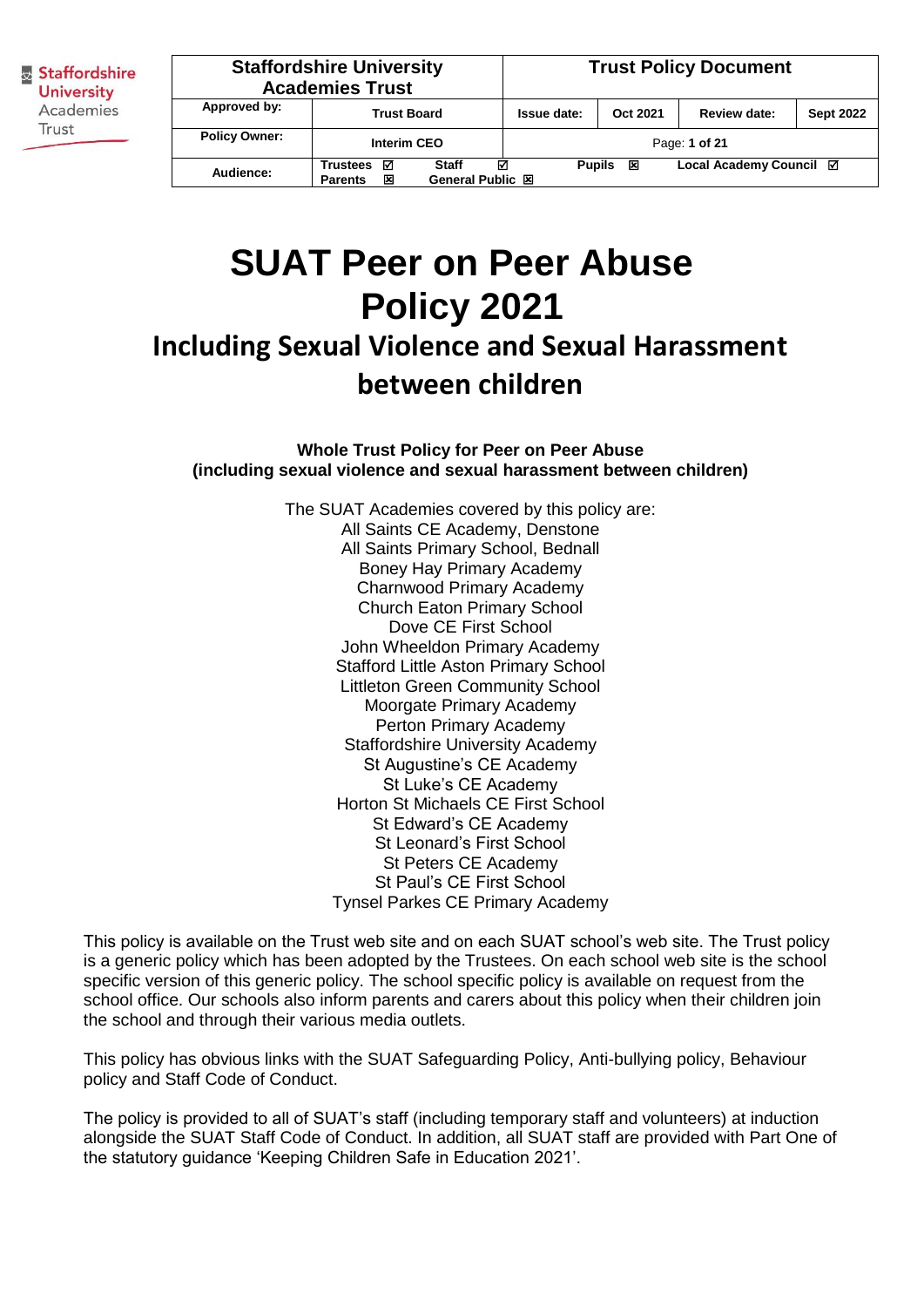| <b>Staffordshire University</b><br><b>Academies Trust</b>                                                |                    |  | <b>Trust Policy Document</b> |          |                         |                  |
|----------------------------------------------------------------------------------------------------------|--------------------|--|------------------------------|----------|-------------------------|------------------|
| Approved by:                                                                                             | <b>Trust Board</b> |  | Issue date:                  | Oct 2021 | Review date:            | <b>Sept 2022</b> |
| <b>Policy Owner:</b>                                                                                     | Interim CEO        |  |                              |          | Page: 2 of 21           |                  |
| ☑<br>☑<br><b>Trustees</b><br><b>Staff</b><br>Audience:<br>図<br><b>General Public 図</b><br><b>Parents</b> |                    |  | <b>Pupils</b>                | 区        | Local Academy Council ⊠ |                  |

#### **This policy is based on the DfE Guidance September 2021**

- **[Keeping children safe in education 2021](https://assets.publishing.service.gov.uk/government/uploads/system/uploads/attachment_data/file/1007260/Keeping_children_safe_in_education_2021.pdf)**
- **[Sexual violence & sexual harassment between children in schools and colleges Sept](https://assets.publishing.service.gov.uk/government/uploads/system/uploads/attachment_data/file/999239/SVSH_2021.pdf)  [2021](https://assets.publishing.service.gov.uk/government/uploads/system/uploads/attachment_data/file/999239/SVSH_2021.pdf)**

This policy is reviewed in full by both the Trust Board and by the Local Governing Body, which in SUAT is known as a Local Academy Council (LAC). It is reviewed on an annual basis. This generic policy was last reviewed and agreed by the Trust Board on 22<sup>nd</sup> October 2021. It is due for review in September 2022.

**Signature** Interim Chief Executive Officer Date: 22<sup>nd</sup> October 2021

**Signature** Chair of Trust Board Date: 22<sup>nd</sup> October 2021

In each SUAT school the minutes of the LAC 28<sup>th</sup> September 2021 clearly demonstrate where this Policy has been discussed with the staffing group adding to their expertise and knowledge. This policy is reviewed regularly and, where appropriate, is revised and updated. The Trust Board has authorised the Interim Chief Executive Officer and the Chair of the Trust Board to accept updates in matters of detail between reviews, and to inform all staff of these changes.

#### **Index**

| <b>Section</b>    | <b>Title</b>                                                          | Page |
|-------------------|-----------------------------------------------------------------------|------|
|                   | Purpose of the policy                                                 |      |
|                   | Our staff                                                             |      |
| 3                 | Our children                                                          |      |
| 4                 | Peer on Peer Abuse - What is it?                                      |      |
| 5                 | Indicators that a child may be suffering from peer on peer abuse      |      |
| 6                 | Responding to a concern/incident/disclosure of peer-on-peer abuse     |      |
| 7                 | Action following a report of sexual violence and/or sexual harassment |      |
| 8                 | Reporting to the Police                                               |      |
| 9                 | Referring to Staffordshire Childrens Advice and Support               |      |
| 10                | Working with our parents/carers                                       |      |
| 11                | <b>Sanctions</b>                                                      |      |
| 12                | Post incident management                                              |      |
|                   |                                                                       |      |
| <b>Appendices</b> |                                                                       |      |
| Annex A           | Risk assessments/safety plans                                         |      |
|                   |                                                                       |      |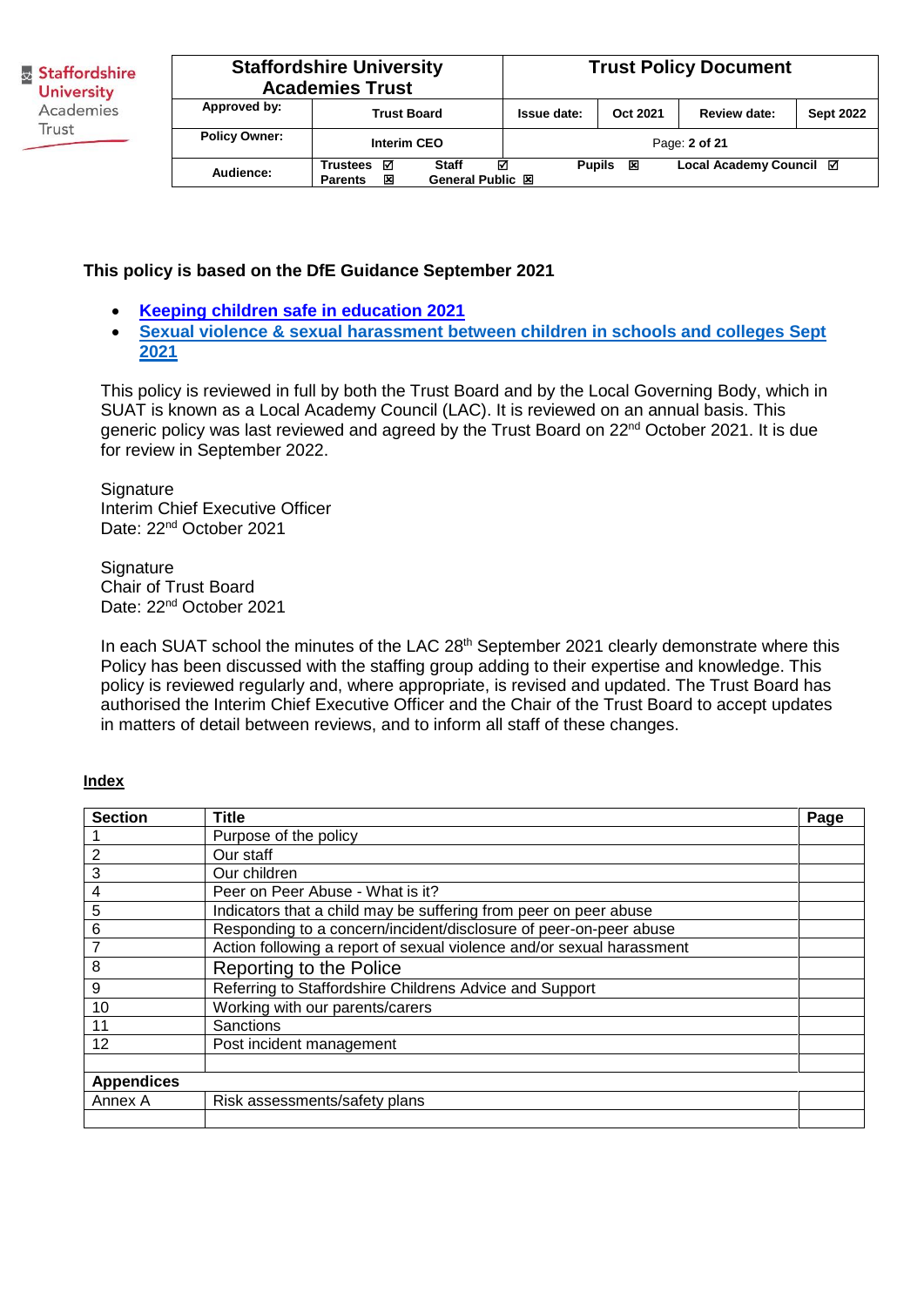| <b>Staffordshire University</b><br><b>Academies Trust</b> |                                                                                             |             | <b>Trust Policy Document</b> |                         |                  |
|-----------------------------------------------------------|---------------------------------------------------------------------------------------------|-------------|------------------------------|-------------------------|------------------|
| Approved by:                                              | <b>Trust Board</b>                                                                          | Issue date: | Oct 2021                     | <b>Review date:</b>     | <b>Sept 2022</b> |
| <b>Policy Owner:</b>                                      | Interim CEO                                                                                 |             |                              | Page: 3 of 21           |                  |
| Audience:                                                 | ☑<br>ल<br><b>Staff</b><br><b>Trustees</b><br><b>General Public 図</b><br>区<br><b>Parents</b> |             | <b>Pupils</b><br>区           | Local Academy Council ⊠ |                  |

# **1. Purpose of the Policy**

The purpose of this policy is to:

- Provide clarity on what is meant by peer on peer abuse in all its forms
- Understand the culture within our setting
- Evidence how ALL staff support the children in our setting
- Give children confidence that they will be supported and informed
- Give parents/carers the assurance that staff know how to deal with this abuse
- Evidence how our safeguarding staff handle reports/concerns/disclosures
- Inform of the post incident management process/ongoing support/safety planning

In addition to this policy, we have other policies that support this and that should be read in conjunction with this policy:

Anti-Bullying

**Safeguarding** 

Whistleblowing

Behaviour Policy

Health and Safety Policy

Responding to Sexting

Transgender Pupil Policy

Relationships and Sex Education and Health Education

ESafety Policy.

# **2. Our staff**

**ALL** staff employed by Staffordshire University Academies Trust:

- recognise the increasing national concern regarding this issue as highlighted in the [KCSiE 2021](https://assets.publishing.service.gov.uk/government/uploads/system/uploads/attachment_data/file/1021914/KCSIE_2021_September_guidance.pdf)
- are aware of the level and nature of risk that our pupils are or may be exposed to
- understand the important role that they play in the culture of vigilance
- recognise peer on peer abuse of all types
- are confident and competent in responding promptly and appropriately with timely challenge of the attitudes and behaviours of peer on peer abuse (both inside and outside the classroom)
- listen to children, capture their voice, and help to create a culture in which our children feel able to share their concerns openly, in a non-judgemental environment
- will not downplay behaviours and dismiss them as 'just banter', 'having a laugh' or 'part of growing up'
- understand that by dismissing unacceptable behaviours it can lead to an unsafe environment for children and, in worst case scenarios, a **culture** that **normalises** abuse leading to children accepting it as normal and not having the confidence to come forward, speak out and report what has happened to them.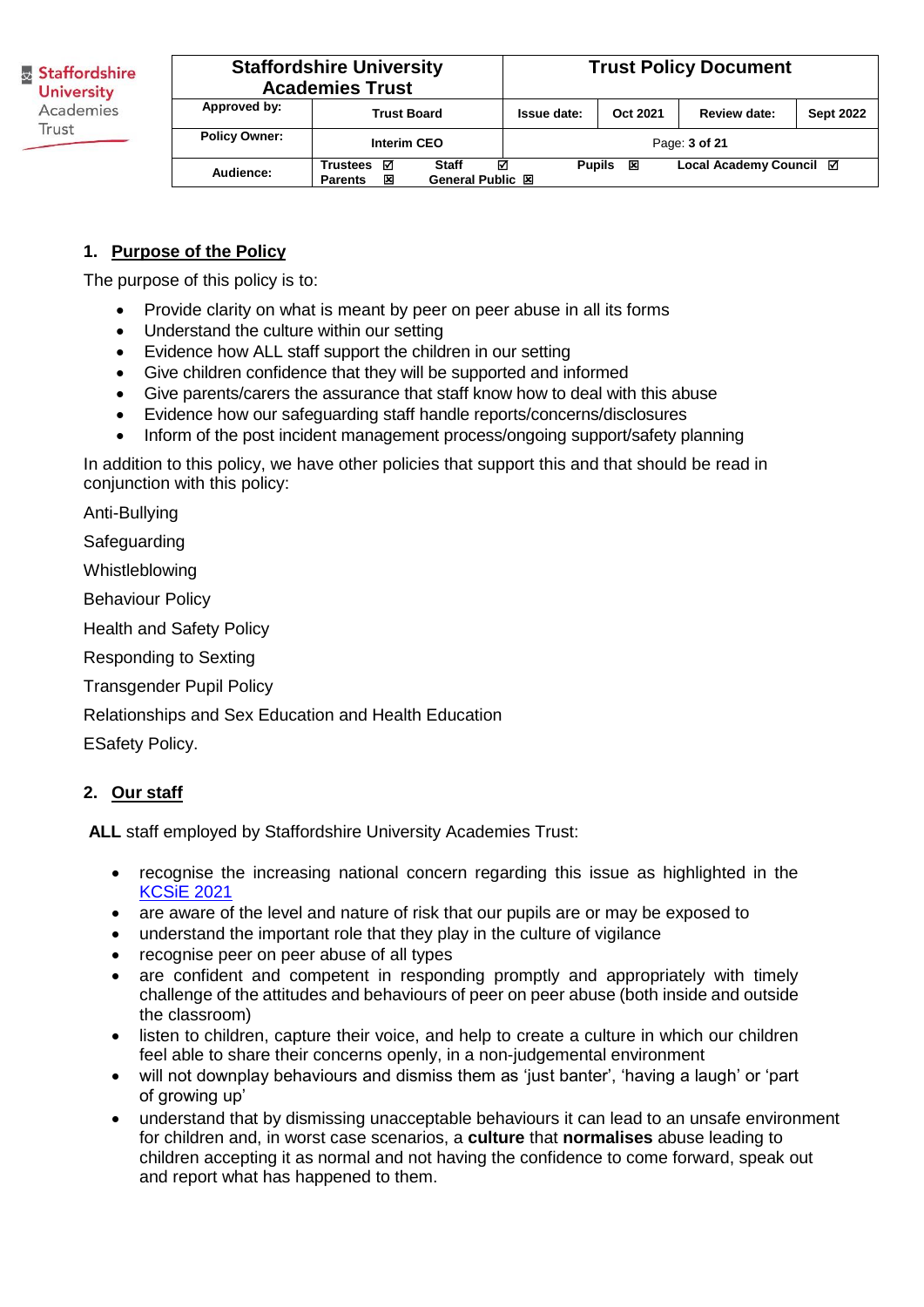|                      | <b>Staffordshire University</b><br><b>Academies Trust</b>                            |  |               |          | <b>Trust Policy Document</b> |                  |
|----------------------|--------------------------------------------------------------------------------------|--|---------------|----------|------------------------------|------------------|
| Approved by:         | <b>Trust Board</b>                                                                   |  | Issue date:   | Oct 2021 | <b>Review date:</b>          | <b>Sept 2022</b> |
| <b>Policy Owner:</b> | <b>Interim CEO</b>                                                                   |  |               |          | Page: 4 of 21                |                  |
| Audience:            | ☑<br>☑<br><b>Trustees</b><br><b>Staff</b><br>General Public 図<br>冈<br><b>Parents</b> |  | <b>Pupils</b> | 区        | Local Academy Council ⊠      |                  |

- report and record their concerns following our safeguarding referral processes
- understand that even if there are no reports of this type of abuse that it 'does happen here'
- are committed to a whole setting, whole staff approach, to ensure the prevention, early identification, and appropriate management of peer-on-peer abuse within our setting and beyond
- recognise and understand that children who harm others, may have additional or complex needs of their own, e.g. significant disruption in their own lives, exposure to domestic abuse, witnessing/ suffering abuse as well as educational under-achievement and possibly an involvement in criminal activity and therefore they too, will need support.
- encourage parents to communicate with us so that we can work together to ensure and enable a prompt and appropriate reponse to any type of peer on peer abuse.
- know that putting a stop to peer on peer abuse of any type and ensuring the safety of our children is a priority in our education setting.
- regard the introduction of this policy as a positive, proactive, and preventative measure

Throughout Staffordshire University Academies Trust we work hard to create a culture where Peer on Peer abuse does not happen. We strive to create an ethos of mutually respectful behaviour. However, if this type of abuse is seen, heard or reported **ALL** staff are confident in their actions and subsequent support.

Specific to Staffordshire University Academy we have delivered safeguarding training to all staff which includes specific references to peer on peer abuse, including how to report this and challenge it. Staff have also delivered curriculum based lessons to students through our CHARACTER curriculum.

#### **3. Our children**

**ALL** children are at risk of peer on peer abuse, but some groups are more vulnerable than others to abuse and include the following:

- A child with additional needs and disabilities
- A child living with domestic abuse
- A child who is at risk of/suffering significant harm
- A child who is at risk of/or has been exploited or at risk of being exploited, criminally/sexually
- A looked after child
- A child who goes missing from school/home or is missing education
- Children who identify as or are perceived as LGBTQI+

Research tells us that girls are more frequently identified as being abused by their peers and more likely to experience unwanted sexual touching, sexual violence and/or sexual harassment. They often are exploited into gangs and are victims of sexual violence when in those gangs. However, we are aware that these are behaviours not just confined to girls.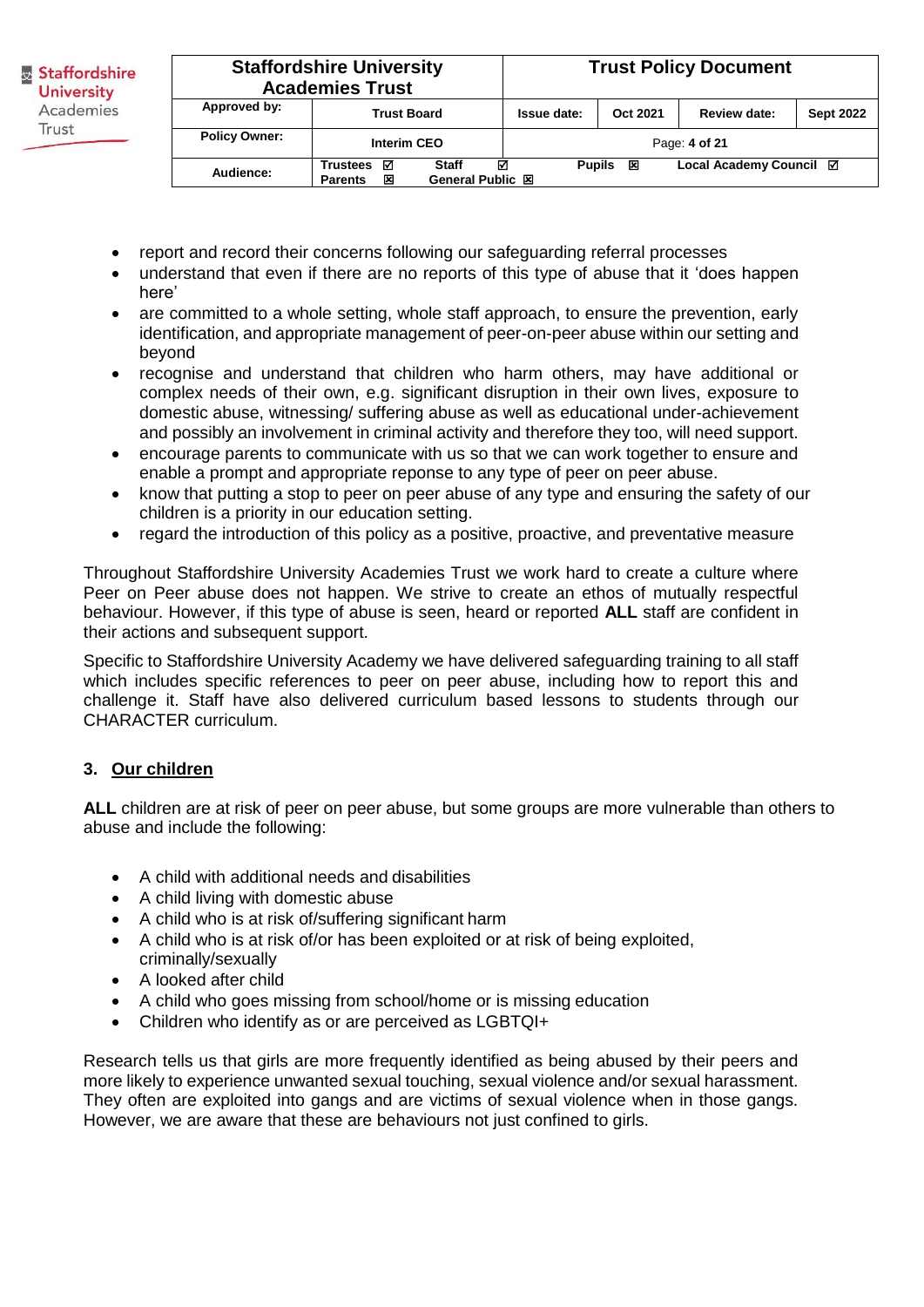|                      | <b>Staffordshire University</b><br><b>Academies Trust</b>                                   |  |               | <b>Trust Policy Document</b> |                         |                  |
|----------------------|---------------------------------------------------------------------------------------------|--|---------------|------------------------------|-------------------------|------------------|
| Approved by:         | <b>Trust Board</b>                                                                          |  | Issue date:   | Oct 2021                     | Review date:            | <b>Sept 2022</b> |
| <b>Policy Owner:</b> | Interim CEO                                                                                 |  |               |                              | Page: 5 of 21           |                  |
| Audience:            | ☑<br>☑<br><b>Staff</b><br><b>Trustees</b><br>又<br><b>General Public 図</b><br><b>Parents</b> |  | <b>Pupils</b> | 区                            | Local Academy Council ⊠ |                  |

Boys are less likely to report intimate relationship abuse and may display other behaviour such as anti-social/criminal behaviours. Boys are more likely to be exploited /entrapped into gangs and subject to violence because of gang culture.

At Staffordshire University Academy we encourage our children to talk to us and tell us when they are worried and what they are worried about, be it about themselves or another child. We are confident that our children know:

- who to speak to and/or where to go for support
- that they will be listened to, taken seriously and not dismissed
- that they will receive the right help at the right time
- that they will receive ongoing support
- that they will be supported to feel safe in school
- that they will be supported to continue to access their education

We also inform our children that there are other ways to report abuse if they are worried about themselves or other children and for whatever reason don't feel that they can speak to staff in school. For example:

[NSPCC](https://www.nspcc.org.uk/keeping-children-safe/reporting-abuse/) **Helpline** on [0808 800 5000](tel:08088005000) or by emailing [help@nspcc.org.uk.](mailto:help@nspcc.org.uk) [Get Support](https://www.childline.org.uk/get-support/) | Childline

We educate our students on peer on peer abuse in a variety of ways such as a planned programme of evidence-based content delivered through the curriculum and assemblies which open up topics such as:

- Healthy and respectful relationships, including consent
- What respectful behaviour looks like
- Gender roles, stereotyping, equality
- Body confidence and self-esteem
- Prejudiced behaviour
- That sexual violence and sexual harassment is always wrong and addressing cultures of sexual harassment

#### **4. Peer on Peer abuse - What is it?**

Peer on peer abuse is any form of physical, sexual, emotional and financial abuse using coercion/power and/or control by an individual child or group of children and is exercised between children and within their relationships (both intimate and non-intimate).

**All** staff in our setting recognise that children can abuse their peers and are aware of the different forms that these safeguarding issues take:

- Bullying-emotional/physical so **repeated** behaviour which is intended to hurt someone either emotionally or physically (hitting, kicking, shaking, biting, hair pulling, or otherwise causing physical harm)
- Online/Cyber bullying
- Prejudiced relating bullying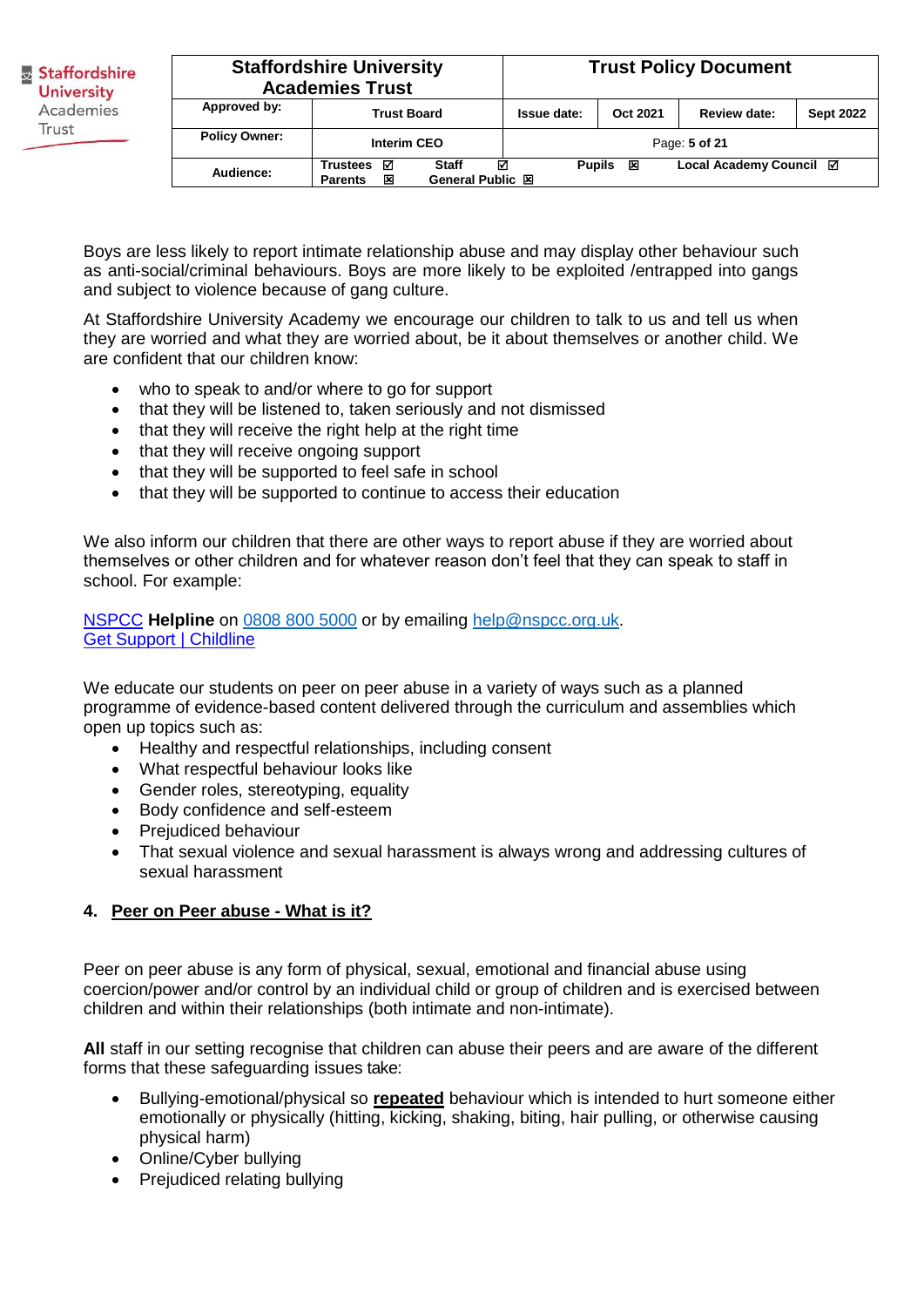| <b>Staffordshire University</b><br><b>Academies Trust</b> |                                                                                        |                    | <b>Trust Policy Document</b> |                         |                  |
|-----------------------------------------------------------|----------------------------------------------------------------------------------------|--------------------|------------------------------|-------------------------|------------------|
| Approved by:                                              | <b>Trust Board</b>                                                                     | Issue date:        | Oct 2021                     | <b>Review date:</b>     | <b>Sept 2022</b> |
| <b>Policy Owner:</b>                                      | Interim CEO                                                                            |                    |                              | Page: 6 of 21           |                  |
| Audience:                                                 | ☑<br><b>Staff</b><br><b>Trustees</b><br><b>General Public 図</b><br>区<br><b>Parents</b> | ☑<br><b>Pupils</b> | 区                            | Local Academy Council ⊠ |                  |

- Sexual Violence, Sexual Harassment and Sexually Harmful behaviour.
- Sexting sharing of nude or indecent (youth produced sexual imagery).
- Abuse in intimate relationships, including teenage relationship abuse
- Initiation/hazing type violence and rituals.
- Hate crime
- Child Criminal Exploitation
- Child Sexual Exploitation
- Gang association and serious violence County Lines
- Radicalisation

This abuse can be motivated by perceived differences. e.g. on grounds of race, religion, gender, sexual orientation, disability or other differences and result in significant, long lasting, and traumatic isolation, intimidation, and/or violence to the victim.

We will record all instances of Peer on Peer Abuse and inform parents /carers of such incidents.

**Bullying** is unwanted, aggressive behaviour among school aged children that involves a real or perceived power imbalance. The behaviour is **repeated**, or has the potential to be repeated over time. Children and young people who are bullied and/or who bully others may have serious and lasting problems.

To be considered bullying, the behaviour must be aggressive and include the following:

- an imbalance of power such as physical strength, access to embarrassing information, or popularity to control or harm others. These imbalances can change over time and in different situations, even if they involve the same people.
- Repetition as these behaviours happen more than once or have the potential bhappen more than once.
- actions such as making threats, spreading rumours, attacking someone physically or verbally or for a particular reason, e.g. size, hair colour, gender, sexual orientation, and excluding someone from a group on purpose.

Any behaviours that may need to be handled with sanctions will be in line with our policies relating to Behaviour / Anti-bullying / Safeguarding /ESafety.

**Online bullying** is the use of technology (social networking, messaging, text messages, email, chat rooms, etc.) to harass threaten or intimidate someone for the same reasons as stated above. It can take many forms and this list is not exhaustive:

- Abusive or threatening texts, emails, or messages
- Posting abusive comments on social media sites
- Sharing humiliating videos or photos of someone else
- Stealing someone's online identity
- Spreading rumours online
- Trolling-sending menacing or upsetting messages through socialnetworks, chat rooms or games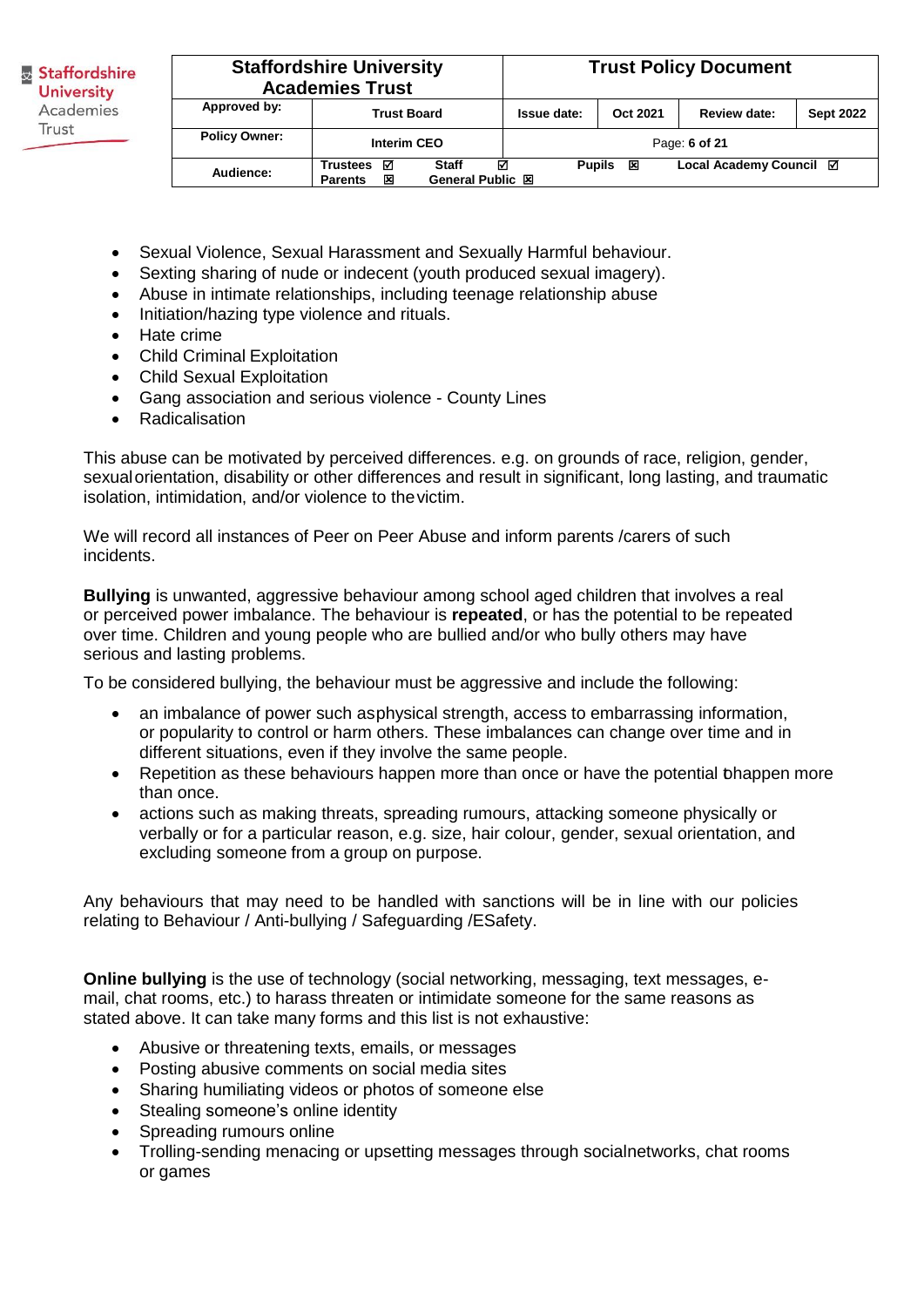Staffordshire **University** Academies Trust **Policy Owner:**

|                                                                                               | <b>Staffordshire University</b><br><b>Academies Trust</b> |                    |          | <b>Trust Policy Document</b> |                  |  |  |
|-----------------------------------------------------------------------------------------------|-----------------------------------------------------------|--------------------|----------|------------------------------|------------------|--|--|
| Approved by:                                                                                  | <b>Trust Board</b>                                        | Issue date:        | Oct 2021 | <b>Review date:</b>          | <b>Sept 2022</b> |  |  |
| <b>Policy Owner:</b>                                                                          | Interim CEO                                               |                    |          | Page: 7 of 21                |                  |  |  |
| ⊠<br><b>Staff</b><br><b>Trustees</b><br>Audience:<br>General Public XI<br>図<br><b>Parents</b> |                                                           | <b>Pupils</b><br>☑ | 区        | Local Academy Council ⊠      |                  |  |  |

- Developing hate sites about another person
- Prank calls or messages
- Group bullying or exclusion online
- Anonymous messaging
- Encouraging a young person to self-harm
- Pressuring children to send sexual messages or engaging in sexual conversations.

**Prejudiced related bullying** refers to a range of hurtful behaviour, physical or emotional or both, which causes someone to feel powerless, worthless, excluded or marginalised, and which is connected with prejudices around belonging, identity and equality in wider society, e.g. disabilities and special educational needs, ethnic, cultural and religious backgrounds, gender, home life (for example in relation to issues of care, parental occupation, poverty and social class) and sexual identity.

#### **Sexual Violence, Sexual Harassment and Sexually Harmful Behaviour (SHB)**

Sexual Violence, Sexual Harassment and Sexually Harmful Behaviour (SHB) can occur between two children of any age and sex or with groups of children by sexually assaulting or sexually harassing a single child or group of children.

We recognise that this behaviour can take place in a school or any setting where pupils are together and that the impact of this behaviour on children can be extremely distressing, impacting on their emotional health and wellbeing as well as affecting their academic achievement.

Sexual Violence and Sexual Harassment **must** be referred **immediately** to the Designated Safeguarding Lead (DSL).

**Sexual Violence -** For this policy we are referring to sexual offences under the Sexual Offences Act 2003 as described below:

- Rape: A person (A) commits an offence of rape if: he intentionally penetrates the vagina, anus or mouth of another person (B) with his penis, B does not consent to the penetration and A does not reasonably believe that B consents.
- Assault by Penetration: A person (A) commits an offence if: s/he intentionally penetrates the vagina or anus of another person (B) with a part of her/his body or anything else, the penetration is sexual, B does not consent to the penetration and A does not reasonably believe that B consents.
- Sexual Assault: A person (A) commits an offence of sexual assault if: s/he intentionally touches another person (B), the touching is sexual, B does not consent to the touching and A does not reasonably believe that B consents.

**Sexual Harassment -** For this policy we mean 'unwanted conduct of a sexual nature' that can occur online and offline. We refer to this in the context of child on child sexual harassment. Sexual harassment is likely to violate a child's dignity, and/or make them feel intimidated, degraded or humiliated and/or create a hostile, offensive or sexualised environment. Whilst not intended to be an exhaustive list, sexual harassment can include: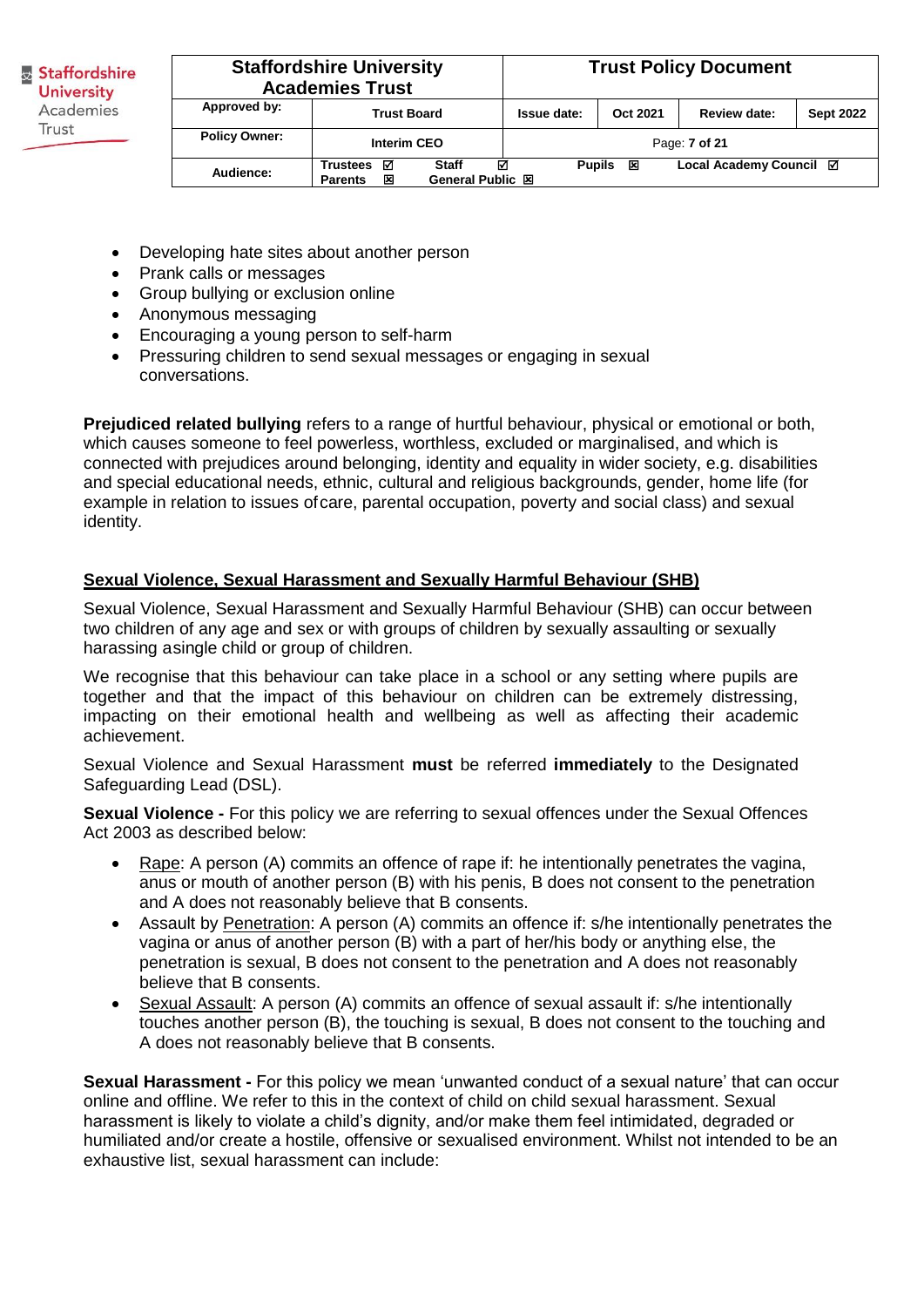|                      | <b>Staffordshire University</b><br><b>Academies Trust</b>                             |  |               |          | <b>Trust Policy Document</b> |                  |
|----------------------|---------------------------------------------------------------------------------------|--|---------------|----------|------------------------------|------------------|
| Approved by:         | <b>Trust Board</b>                                                                    |  | Issue date:   | Oct 2021 | <b>Review date:</b>          | <b>Sept 2022</b> |
| <b>Policy Owner:</b> | <b>Interim CEO</b>                                                                    |  |               |          | Page: 8 of 21                |                  |
| Audience:            | ⊠<br>☑<br><b>Trustees</b><br><b>Staff</b><br>General Public XI<br>又<br><b>Parents</b> |  | <b>Pupils</b> | ×        | Local Academy Council ⊠      |                  |

- Sexual comments, such as: telling sexual stories, making lewd comments, making sexual remarks about clothes and appearance, and calling someone sexualised names
- Sexual "jokes" or taunting
- Physical behaviour, such as deliberating brushing against someone, interfering with someone's clothes and displaying pictures, photos, or drawings of a sexual nature; and
- Online sexual harassment, which might include non-consensual sharing of sexual images and videos and sharing sexual images and videos (both often referred to as sexting); sexualised online bullying and inappropriate sexual comments on social media; exploitation; coercion and threats. Online sexual harassment may be standalone, or part of a wider pattern of sexual harassment and/or sexual violence

**Sexually Harmful Behaviour (SHB)** In this policy we recognise the importance of distinguishing between healthy, problematic, and sexually harmful behaviour.

Sexually harmful behaviour from young people is not always contrived or with the intent to harm others. There may be many reasons why a young person engages in sexually harmful behaviour, and it may be just as distressing to the young person who instigates it as to the young person it is intended towards. It may include:

- inappropriate sexual language
- inappropriate role play
- sexual touching
- sexual assault/abuse

**Consent** is when someone **agrees by choice** and has the **freedom** and **capacity** to make that choice. It is important to note that:

- A child under the age of 13 can never consent to any sexual activity
- The age of consent is 16
- Sexual intercourse without consent is rape

#### **Sexting - the sharing of nude or indecent imagery (youth produced sexual imagery)**

The term 'sexting' relates to the sending of indecent images, videos and/or written messages with sexually explicit content; these are created and sent electronically. They are often 'shared' via social networking sites and instant messaging services. These images may have been because of upskirting.

# **Initiation/Hazing**

Hazing is a form of initiation ceremony which is used to induct newcomers into an organisation such as sports team, etc. There are several different forms, from relatively mild rituals to severe and sometimes violent ceremonies. The ceremony welcomes newcomers by subjecting them to a series of trials which promote a bond between them. After the hazing is over, the newcomers also have something in common with older members of the organisation, because they all experienced it as part of a rite passage. Many rituals involve humiliation, embarrassment, abuse, and harassment.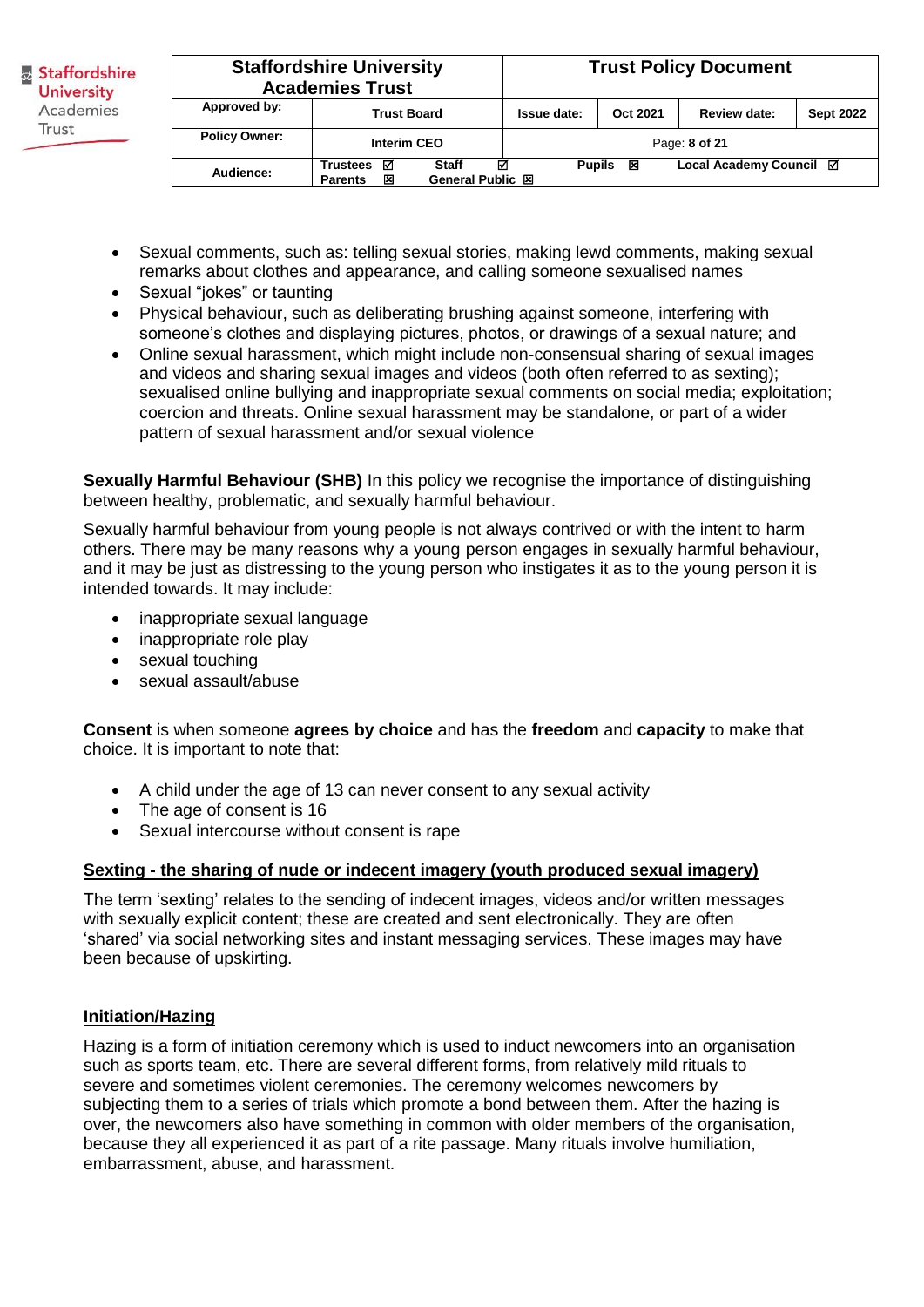| <b>Staffordshire University</b><br><b>Academies Trust</b> |                                                                                             |  |               |          | <b>Trust Policy Document</b> |                  |
|-----------------------------------------------------------|---------------------------------------------------------------------------------------------|--|---------------|----------|------------------------------|------------------|
| Approved by:                                              | <b>Trust Board</b>                                                                          |  | Issue date:   | Oct 2021 | Review date:                 | <b>Sept 2022</b> |
| <b>Policy Owner:</b>                                      | <b>Interim CEO</b>                                                                          |  |               |          | Page: 9 of 21                |                  |
| Audience:                                                 | ☑<br>☑<br><b>Staff</b><br><b>Trustees</b><br>図<br><b>General Public 図</b><br><b>Parents</b> |  | <b>Pupils</b> | 区        | Local Academy Council ⊠      |                  |

#### **Teenage relationship abuse**

Teenage relationship abuse is a pattern of actual or threatened acts of physical, sexual, and/or emotional abuse, perpetrated by an adolescent (between the ages of 13 and 18) against a current or former partner. Abuse may include insults, coercion, social sabotage, sexual harassment, threats and/or acts of physical or sexual abuse. The abusive teen uses this pattern of violent and coercive behaviour, in a heterosexual or same gender relationship, to gain power and maintain control over the partner. This abuse may be child sexual exploitation.

#### **Hate Crime**

Hate crimes happen because of race, gender identity, religion, sexual orientation, and disability. They can happen anywhere, home, school and in the community and can be frightening for both victim and witnesses and is an offence. Hate crimes can include:

- physical attacks physical assault, damage to property, offensive graffiti, neighbour disputes and arson
- threat of attack offensive letters or emails, abusive or obscene telephone calls, groups hanging around to intimidate you and unfounded, malicious complaints
- verbal abuse or insults harassment over the phone, by text or face to face, abusive gestures, and remarks, bullying and threats

#### **5. Indicators that a child may be suffering from Peer on Peer abuse**

Indicators and signs that a child may be suffering from peer-on-peer abuse can also overlap with those indicating other types of abuse and can include:

- failing to attend school, disengaging from classes, or struggling to carry out school related tasks to the standard ordinarily expected
- physical injuries
- experiencing difficulties with mental health and/or emotional wellbeing
- becoming withdrawn and/or shy; experiencing headaches, stomach aches, anxiety and/or panic attacks; suffering from nightmares or lack of sleep or sleeping too much
- broader changes in behaviour including alcohol or substance misuse.
- changes in appearance and/or starting to act in a way that is not appropriate for the child's age
- abusive behaviour towards others

Abuse affects our children and their presenting behaviours in different ways and the list above is not exhaustive. Children who present with one or more of these signs are not necessarily victims of abuse and their behaviour will depend on their individual circumstances. **ALL** staff are alert to behaviour that may cause concern and think about what the behaviour might signify. We actively encourage children to share with us any underlying reasons for their behaviour, and, where appropriate, to engage with their parents/carers so that the cause(s) of their behaviour can be investigated and understood with the appropriate support in place.

#### **6. Responding to a concern/incident/disclosure of peer on peer abuse**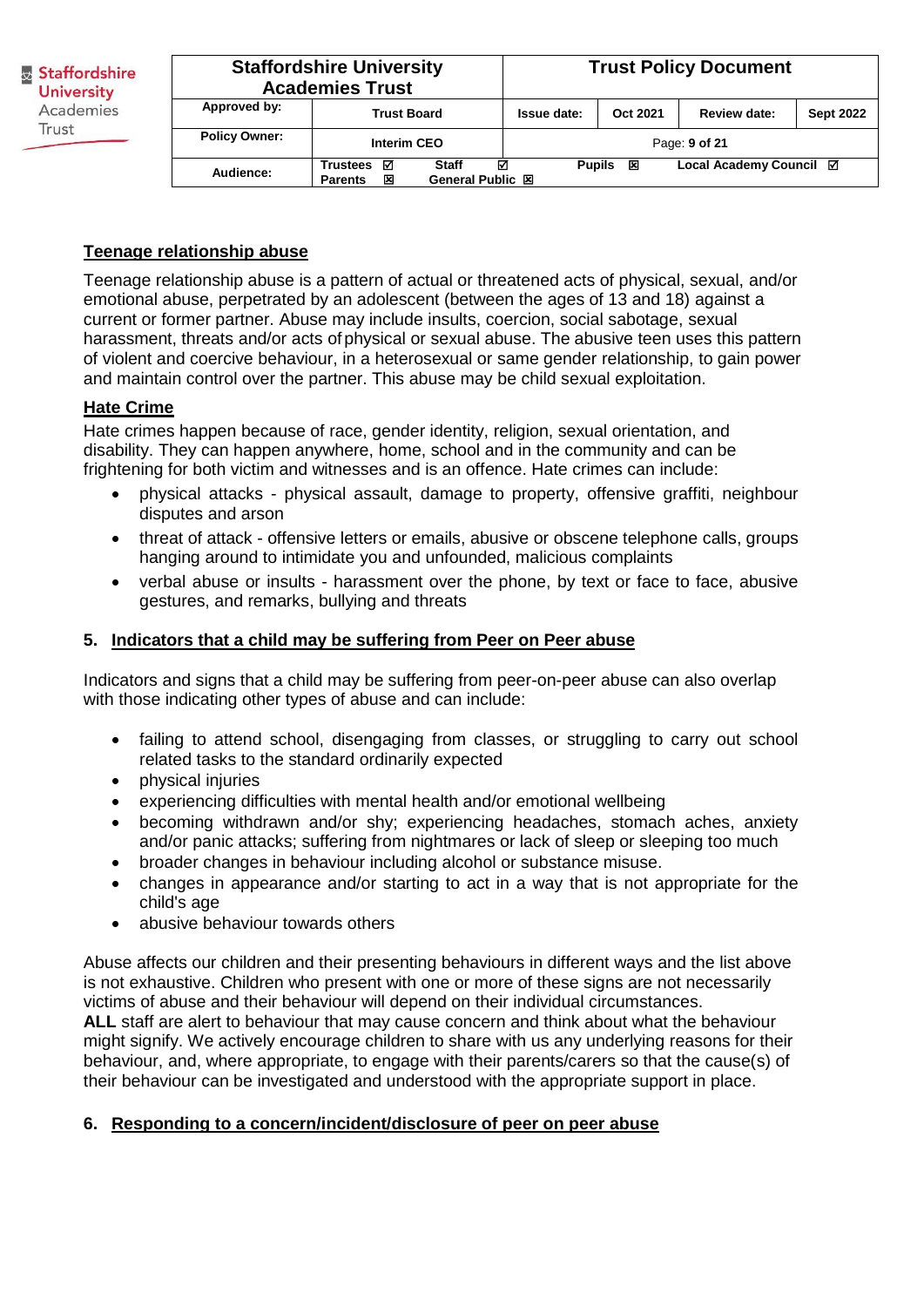| <b>Staffordshire University</b><br><b>Academies Trust</b> |                                         |             | <b>Trust Policy Document</b> |                     |                  |
|-----------------------------------------------------------|-----------------------------------------|-------------|------------------------------|---------------------|------------------|
| Approved by:                                              | <b>Trust Board</b>                      | Issue date: | Oct 2021                     | <b>Review date:</b> | <b>Sept 2022</b> |
| <b>Policy Owner:</b>                                      | <b>Interim CEO</b>                      |             |                              | Page: 10 of 21      |                  |
| Audience:                                                 | ☑<br><b>Pupils</b><br>General Public XI | 区           | Local Academy Council ⊠      |                     |                  |

Peer on Peer abuse may occur in our education setting, on the way to or from our setting or out in the community. Consideration will be given to many aspects of the abuse and here are a few examples:

- Does it involve a single incident or has occurred over time?
- Is the behaviour problematic and concerning?
- Does it involve any overt elements of victimisation or discrimination, e.g. related to race, gender, sexual orientation, physical, emotional, or intellectual vulnerability?
- Is there any element of coercion or pre-planning?
- Does it involve a power imbalance between the child/children allegedly responsible for the behaviour and the child/children allegedly the subject of that power?
- Has there been a misuse of power?

It is also important that we:

- ascertain if there were there any witnesses to the abuse
- make notes and record ALL conversations with children spoken to as well as parents/carers/other professionals, including any actions taken
- treat all children involved as being at potential risk while the child allegedly responsible for the abuse may pose a significant risk of harm to other children, s/he may also have considerable unmet needs and be at risk of harm themselves
- ensure that a safeguarding response is in place for both victim and alleged perpetrator

Consideration should also be given to supporting children who have witnessed peer on peer abuse of any kind. This is likely to be traumatic and support may be required. We will signpost to agencies and support services available where needed.

We will do all that we can to ensure both the victim and alleged perpetrator, and any witnesses, are not being bullied or harassed following this. Social media is likely to play a part in the fall out from any incident and friends from either side could well harass the victim or alleged perpetrator online as well as face to face. Any evidence we have of students using social media or inappropriately will be sanctioned according to our existing policies.

#### **7. Responding to all reports and concern of sexual violence and/or sexual harassment between children.**

We have covered at point 6 what we do when responding to peer on peer abuse concerns/disclosures and these **all** apply to sexual violence and sexual harassment between children disclosures; however, we recognise complexity and challenges that we face following the report of this particular type of abuse.

Guidance is clear in that it does not attempt to provide (nor would it be possible to provide) detailed advice on what we should do in any or every particular case; it provides effective safeguarding practice and principles for us to consider in our decision making process and on a case by case basis.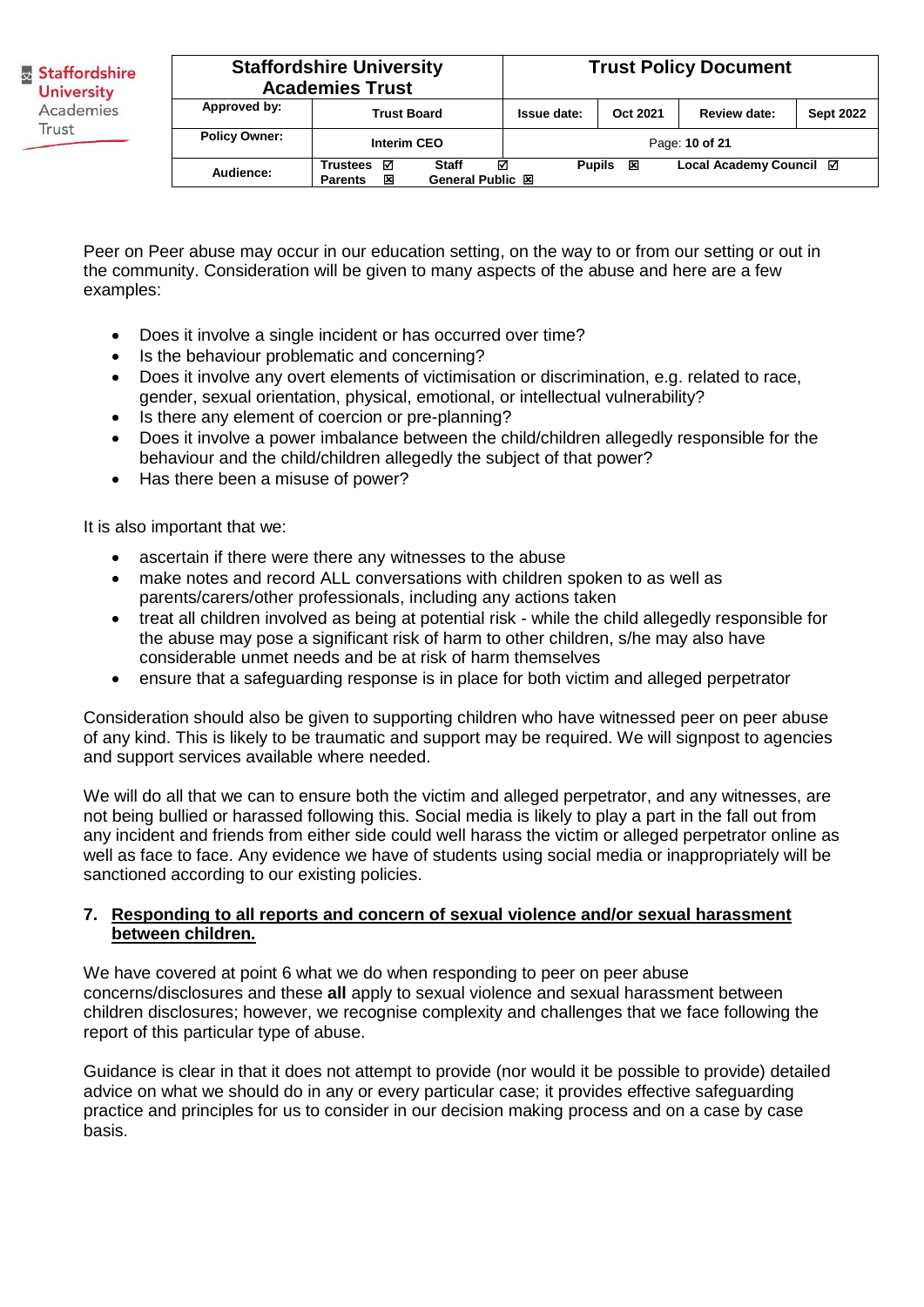| <b>Staffordshire University</b><br><b>Academies Trust</b> |                                                                               |  |               |          | <b>Trust Policy Document</b> |                  |
|-----------------------------------------------------------|-------------------------------------------------------------------------------|--|---------------|----------|------------------------------|------------------|
| Approved by:                                              | <b>Trust Board</b>                                                            |  | Issue date:   | Oct 2021 | Review date:                 | <b>Sept 2022</b> |
| <b>Policy Owner:</b>                                      | <b>Interim CEO</b>                                                            |  |               |          | Page: 11 of 21               |                  |
| Audience:                                                 | ☑<br>⊠<br><b>Staff</b><br>Trustees<br>General Public 図<br>図<br><b>Parents</b> |  | <b>Pupils</b> | 区        | Local Academy Council ⊠      |                  |

Our Designated Safeguarding Lead (DSL) and deput/ies (DDSLs) will take the lead role when dealing with this type of abuse using their professional judgement and working together practices. Reports of sexual violence and sexual harassment are likely to be complex and require difficult professional decisions to be made, often quickly and under pressure and it is important to maintain a calm, considered and appropriate response to any reports.

We understand that it is not easy for children to tell us about this type of abuse and they may struggle to make a direct verbal report. Therefore, observations of changes in presenting behaviours is key. See Point 5 above.

We understand the importance of our initial response to a report and how this can encourage or undermine the confidence of future victims of sexual violence and sexual harassment. The culture in our setting is key to this.

On occasions the victim may not wish for their identity to be known and there are no easy or definitive answers when this is requested. If the victim does not give consent to share information, we may still lawfully share it, if it can be justified to be in the public interest. For example, to protect children from harm and to promote the welfare of children.

The Designated Safeguarding Lead will consider the following:

- The wishes of the victim in terms of how they want to proceed
- The victim(s) should be given as much control as is reasonably possible over decisions regarding how any investigation will be progressed and any support that they will be offered we will balance this aspect and the need to balance our duty and responsibility to protect other children
- The nature of the alleged incident(s) including might a crime have been committed and consideration of any display of harmful sexual behaviour
- The ages of the students involved
- The developmental stages of the students involved
- Any power imbalance between the students (e.g. Is the alleged perpetrator significantly older? Does the victim have a disability or learning difficulty?)
- If the alleged incident is a one off or a sustained pattern of abuse (the sustained pattern of abuse may not just be of a sexual nature)
- That sexual violence and sexual harassment can take place within intimate personal relationships between peers
- Whether there are ongoing risks to the victim, other children, adult students, or staff
- Other related issues and wider context, including links to any forms of child exploitation

When we talk about Sexual Violence and Sexual Harassment between children, we will refer to 'victim' and 'alleged perpetrator'. This does not mean that we are taking sides nor making any judgement, but for the purpose of this policy we will refer to children involved in this way.

**Victim** - When we speak to the 'victim' we will:

- listen and take any disclosure seriously
- never make them feel that they are creating a problem or be ashamed
- reassure them that they will be kept safe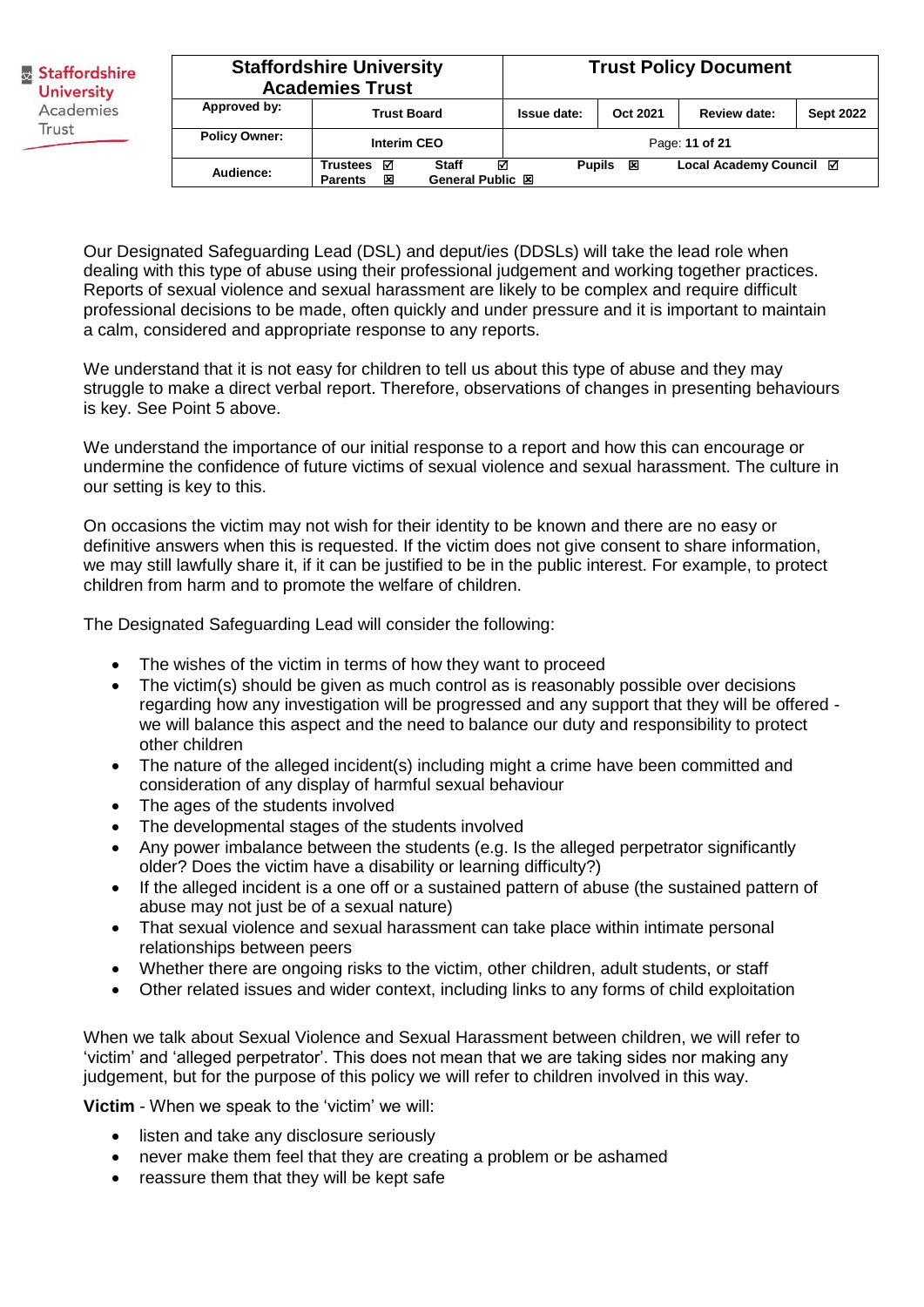| <b>Staffordshire University</b><br><b>Academies Trust</b>                                                |                    |                |               |          | <b>Trust Policy Document</b> |                  |
|----------------------------------------------------------------------------------------------------------|--------------------|----------------|---------------|----------|------------------------------|------------------|
| Approved by:                                                                                             | <b>Trust Board</b> |                | Issue date:   | Oct 2021 | Review date:                 | <b>Sept 2022</b> |
| <b>Policy Owner:</b>                                                                                     | Interim CEO        | Page: 12 of 21 |               |          |                              |                  |
| ⊠<br>⊠<br><b>Staff</b><br><b>Trustees</b><br>Audience:<br><b>General Public 図</b><br>区<br><b>Parents</b> |                    |                | <b>Pupils</b> | 区        | Local Academy Council ⊠      |                  |

- handle the situation with sensitivity
- use proper names for body parts but record exactly any language or vocabulary used by the child
- ask open questions and not lead the victim
- ascertain where the abuse occurred as this may highlight 'hot spots' or vulnerable locations in our setting or within the community which may need to be revisited by either ourselves (in school) or by alerting police/partners if it is in the community
- ascertain if other children witnessed this abuse
- consider ongoing support within our setting
- consider any referrals for external support

Parents or carers of the victim will be informed (unless this would put the victim at greater risk). Rape, assault by penetration and sexual assaults are crimes and the DSL will have to balance the victim's wishes against their duty to protect the victim and other children within the school setting. If we do decide to make a referral to children's social care and/or a report to the police against the victim's wishes, this will be handled extremely carefully, the reasons will in most cases be explained to the victim and appropriate specialist support offered. We will also consider the following:

- The wishes of the victim in terms of how they want to proceed
- That the victim(s) should be given as much control as is reasonably possible over decisions regarding how any investigation will be progressed and any support that they will be offered. (We will balance this aspect and the need to balance our duty and responsibility to protect other children)
- The nature of the alleged incident(s) including might a crime have been committed and consideration of any display of harmful sexual behaviour.
- The ages of the students involved
- The developmental stages of the students involved
- Any power imbalance between the students (e.g. is the alleged perpetrator significantly older? Does the victim have a disability or learning difficulty?)
- If the alleged incident is a one off or a sustained pattern of abuse (the sustained pattern of abuse may not just be of a sexual nature)
- That sexual violence and sexual harassment can take place within intimate personal relationships between peers
- Are there ongoing risks to the victim, other children, adult students, or staff
- Other related issues and wider context, including links to any forms of child exploitation

We will give all the necessary support for the victim to remain in school; however, if the trauma results in the victim being unable to do this, alternative provision or a move to another school or college will be considered to enable them to continue to receive suitable education. This will only be at the request of the victim (and following discussion with their parents or carers).

**Alleged perpetrator** - When we speak to the 'alleged perpetrator' we will:

- listen to what they say and not dismiss their account
- handle the situation with sensitivity and a non-judgemental approach
- offer ongoing support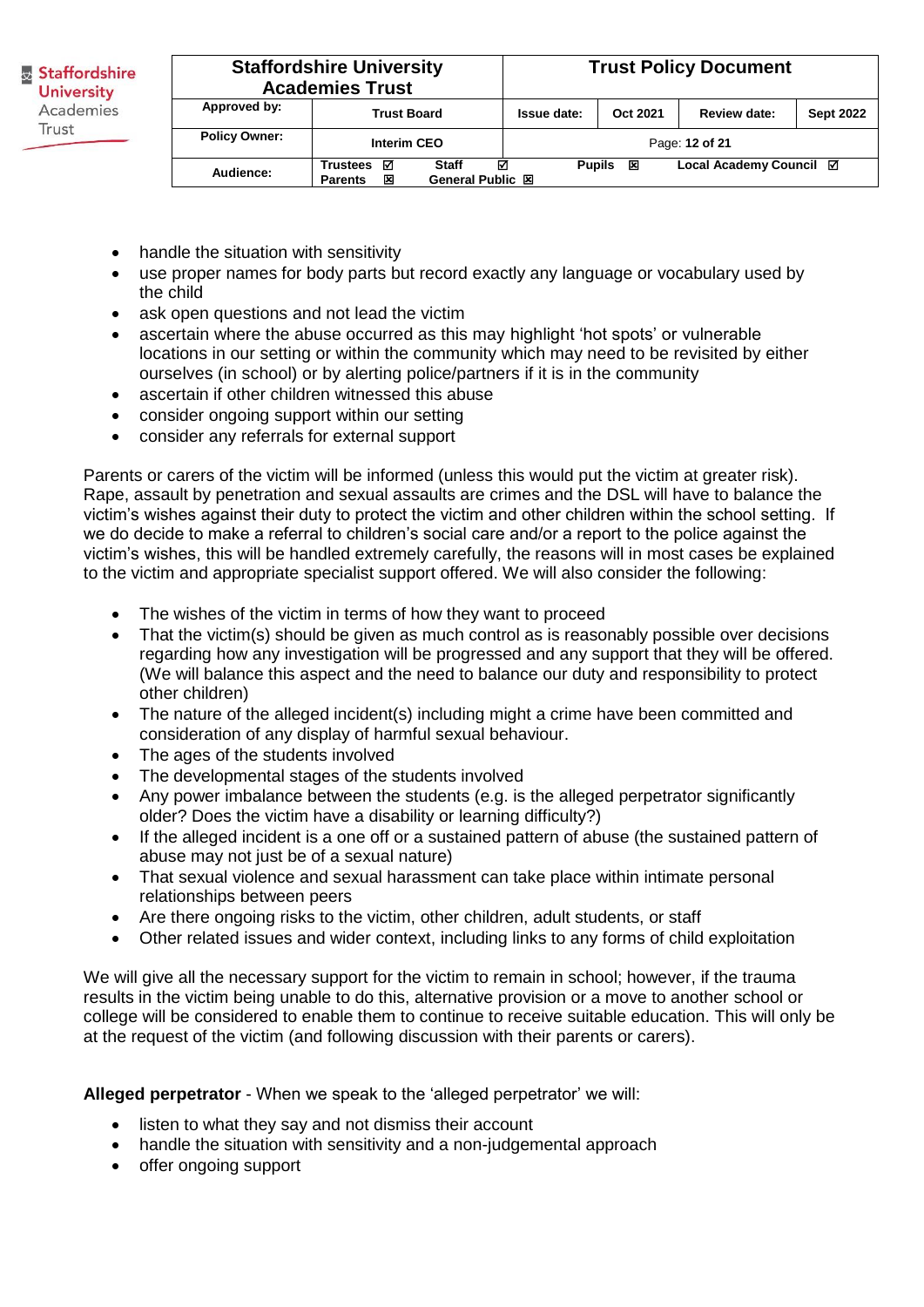**Staffordshire University Staffordshire Academies Trust University** Academies Trust **Policy Owner:**

|                      | <b>Staffordshire University</b><br><b>Academies Trust</b> |                                       |               |          | <b>Trust Policy Document</b> |                  |
|----------------------|-----------------------------------------------------------|---------------------------------------|---------------|----------|------------------------------|------------------|
| Approved by:         | <b>Trust Board</b>                                        |                                       | Issue date:   | Oct 2021 | Review date:                 | <b>Sept 2022</b> |
| <b>Policy Owner:</b> | <b>Interim CEO</b>                                        |                                       |               |          | Page: 13 of 21               |                  |
| Audience:            | ☑<br><b>Trustees</b><br>区<br><b>Parents</b>               | ☑<br><b>Staff</b><br>General Public 図 | <b>Pupils</b> | 区        | Local Academy Council ⊠      |                  |

- record all conversations and all action taken
- consider any referrals for external support, e.g. Youth Offending Service/Catch 22

When to inform the alleged perpetrator will be a decision that will be carefully considered. Where a report is going to be made to children's social care and/or the police, then, as a general rule, we will speak to the relevant agency and discuss next steps and how the alleged perpetrator will be informed of the allegations.

There are four likely scenarios we will need to consider when managing any reports of sexual violence and/or sexual harassment:

- a) Manage internally In some cases of sexual harassment (for example, one-off incidents), we may take the view that the students concerned are not in need of early help or statutory intervention and that it would be appropriate to handle the incident internally using our own sanctions in line with [policies](https://www.suacademy.co.uk/policy/sua-behaviour-policy/) and by providing pastoral intervention and support.
- b) Early Help We may decide that the children involved do not require statutory interventions but may benefit from early help where we are the lead professional. Early help means providing support as soon as a problem emerges, at any point in a child's life. Providing early help is more effective in promoting the welfare of children than reacting later. Early help can be particularly useful to address non-violent harmful sexual behaviour and may prevent escalation of sexual violence. This will help to evidence the support that we have given, the work undertaken and if desired outcomes have been achieved
- c) Referral to the police See Section 8 below
- d) Referral to the police See Section 9 below

#### **8. Reporting to the Police**

All schools within Staffordshire University Academies Trust understand their responsibilities to call the Police and report forms of Peer on Peer abuse. This does not mean that we are looking to criminalise children, and this may not always be necessary.

The guidance that we follow is:

[When to call the police \(guidance for schools and colleges\)](https://www.npcc.police.uk/documents/Children%20and%20Young%20people/When%20to%20call%20police%20guidance%20for%20schools%20and%20colleges.pdf)

#### [Outcome 21 Sexting Guidance](https://assets.publishing.service.gov.uk/government/uploads/system/uploads/attachment_data/file/578979/GD8_-_Sexting_Guidance.pdf)

In any form of Peer on Peer abuse where it is believed that an offence has been committed, a report may be made to the Police.

Where a report has been made to the police, we will consult with the police and agree what information is appropriate to disclose to staff and others, in particular the alleged perpetrator and their parents or carers. We will also discuss the best way to protect the victim and their anonymity.

This may also include the development of a clear and robust safety and support plan as part of this early help process. However, as you will see further on in this policy, risk assessing and safety planning is a key aspect of all peer on peer abuse (see Post Incident Management section 12).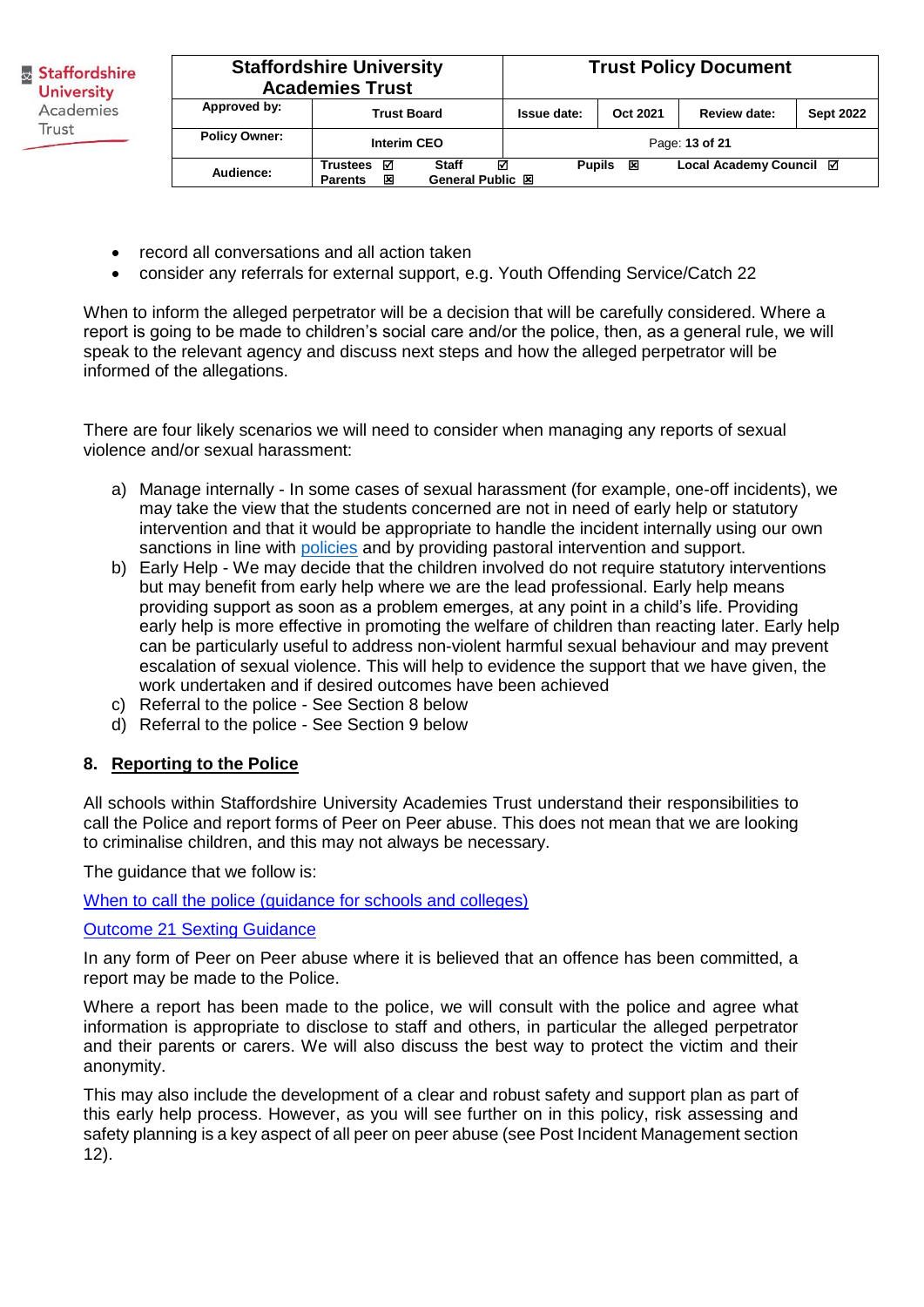| <b>Staffordshire University</b><br><b>Academies Trust</b> |                                                                                |  |               |          | <b>Trust Policy Document</b> |                  |
|-----------------------------------------------------------|--------------------------------------------------------------------------------|--|---------------|----------|------------------------------|------------------|
| Approved by:                                              | <b>Trust Board</b>                                                             |  | Issue date:   | Oct 2021 | <b>Review date:</b>          | <b>Sept 2022</b> |
| <b>Policy Owner:</b>                                      | <b>Interim CEO</b>                                                             |  |               |          | Page: 14 of 21               |                  |
| Audience:                                                 | ☑<br>☑<br><b>Staff</b><br>Trustees<br>General Public XI<br>又<br><b>Parents</b> |  | <b>Pupils</b> | 区        | Local Academy Council ⊠      |                  |

With regard to sexual violence and sexual harassment between children, where there is a report of a rape, assault by penetration or sexual assault, the starting point is that this should be passed to the police who will advise and log according to their own guidelines.

#### **9. Referring to Staffordshire Childrens Advice and Support**

In all cases of peer on peer abuse, but in particular with sexual violence and sexual harassment, consideration will be given to the reporting of the matter to Childrens Social Care via Staffordshire Children's Advice and Support service on 0300 1313 126. In making this decision, we must consider whether a child is at risk of harm or is in immediate danger.

In some cases, children's social care will review the evidence and decide that a statutory intervention is not appropriate and, in these circumstances, we will consider other support mechanisms, such as early help, specialist support/referrals and pastoral support within a formalised plan. We will consider starting an Early Help process where we are the lead professional.

However, if the DSL/DDSL feels that the child remains in immediate danger or at risk of harm, they may refer again. The threshold document will help and support our decision making. [Threshold Framework: Accessing the right help at the right time](https://www.staffsscb.org.uk/wp-content/uploads/2020/09/Threshold-Document.pdf)

At this referral stage, we will inform parents or carers, unless there are compelling reasons not to (if informing a parent or carer is going to put the child at additional risk). Any such decision will be made with the support of children's social care.

If a referral is made, children's social care will then make enquiries to determine whether any of the children involved need protection or other services.

Where statutory assessments are appropriate, we will work alongside, and cooperate with, the relevant lead social worker. This collaborative working will help ensure the best possible package of coordinated support is implemented for the victim and, where appropriate, the alleged perpetrator and any other children requiring support.

We will not wait for the outcome, or even the start of a children's social care investigation before protecting the victim and other children in the school. It will be important for us to work closely with children's social care (and other agencies as required) to ensure any actions we take do not jeopardise a statutory investigation.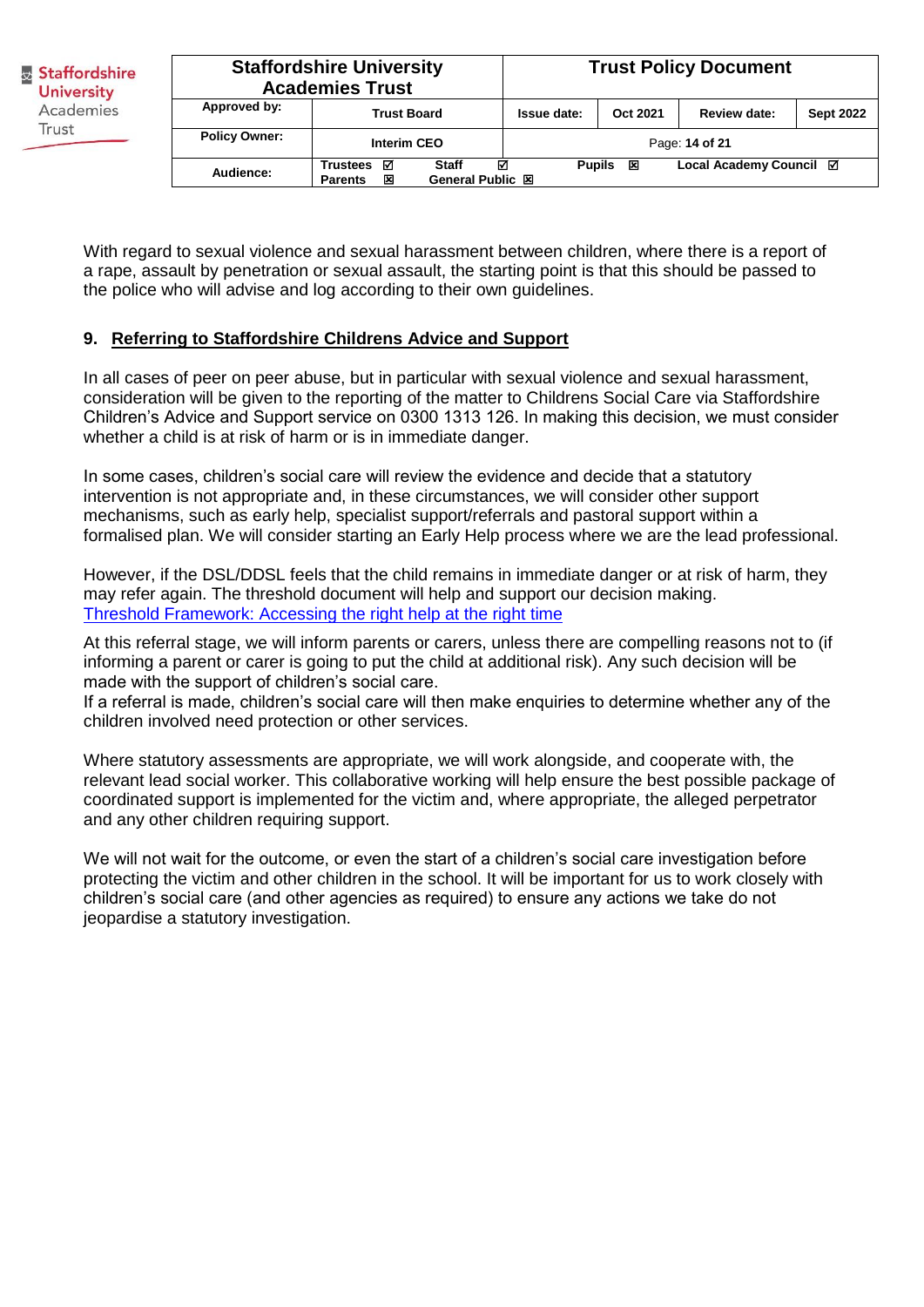| <b>Staffordshire University</b><br><b>Academies Trust</b> |                                                                                             |  |               |          | <b>Trust Policy Document</b> |                  |
|-----------------------------------------------------------|---------------------------------------------------------------------------------------------|--|---------------|----------|------------------------------|------------------|
| Approved by:                                              | <b>Trust Board</b>                                                                          |  | Issue date:   | Oct 2021 | Review date:                 | <b>Sept 2022</b> |
| <b>Policy Owner:</b>                                      | Interim CEO                                                                                 |  |               |          | Page: 15 of 21               |                  |
| Audience:                                                 | ☑<br>☑<br><b>Staff</b><br><b>Trustees</b><br><b>General Public 図</b><br>図<br><b>Parents</b> |  | <b>Pupils</b> | 区        | Local Academy Council Ø      |                  |

#### **10. Working with our parents and carers**

At Staffordshire University Academy we will, in most instances, engage with both the victim's and the alleged perpetrator's parents or carers when there has been a report of peer on peer abuse including sexual or sexual harassment. The exception to this rule is if there is a reason to believe that informing a parent or carer will put a child at additional risk.

We will carefully consider what information provided to the respective parents or carers about other children involved and when to do so.

In some cases, children's social care and/or the police will have a very clear view on this aspect, and it will be important for us to work with relevant agencies to ensure a consistent approach is taken to information sharing.

It should be the case that we will meet the victim's parents or carers with the victim present to discuss what arrangements are being put in place to safeguard the victim and understand their wishes in terms of support they may need and how the report will be progressed. (See Post Incident Management-Point 12)

It is also likely that we will meet with the alleged perpetrator's parents or carers to discuss any arrangements that are being put into place that impact the alleged perpetrator, such as, for example, moving them out of classes with the victim and what this means for their education.

We will be clear and transparent and explain the reason behind any decisions. Support for the alleged perpetrator will be discussed including any referrals, if appropriate.

We realise that parents and carers may well struggle to cope with a report that their child has been the victim of an assault or is alleged to have assaulted another child. Details of organisations that support parents are provided on the school website and at the end of the policy.

#### **11. Sanctions**

We will decide appropriate sanctions on a case by case basis in line with our Behaviour Policy and any graduated response required. As already mentioned in this Policy, it may be that other children in our setting start to 'take sides' and become involved and may behave in ways that cause upset and distress to other children.

We will take their behaviour seriously and again use a graduated response to this, whilst also educating them the importance of resolving any conflict in a respectful and restorative way.

If there is police involvement, we will work closely with them to ensure that any disciplinary action taken by us, as a result of the incident, does not jeopardise the police investigation.

https://www.suacademy.co.uk/policy/sua-behaviour-policy/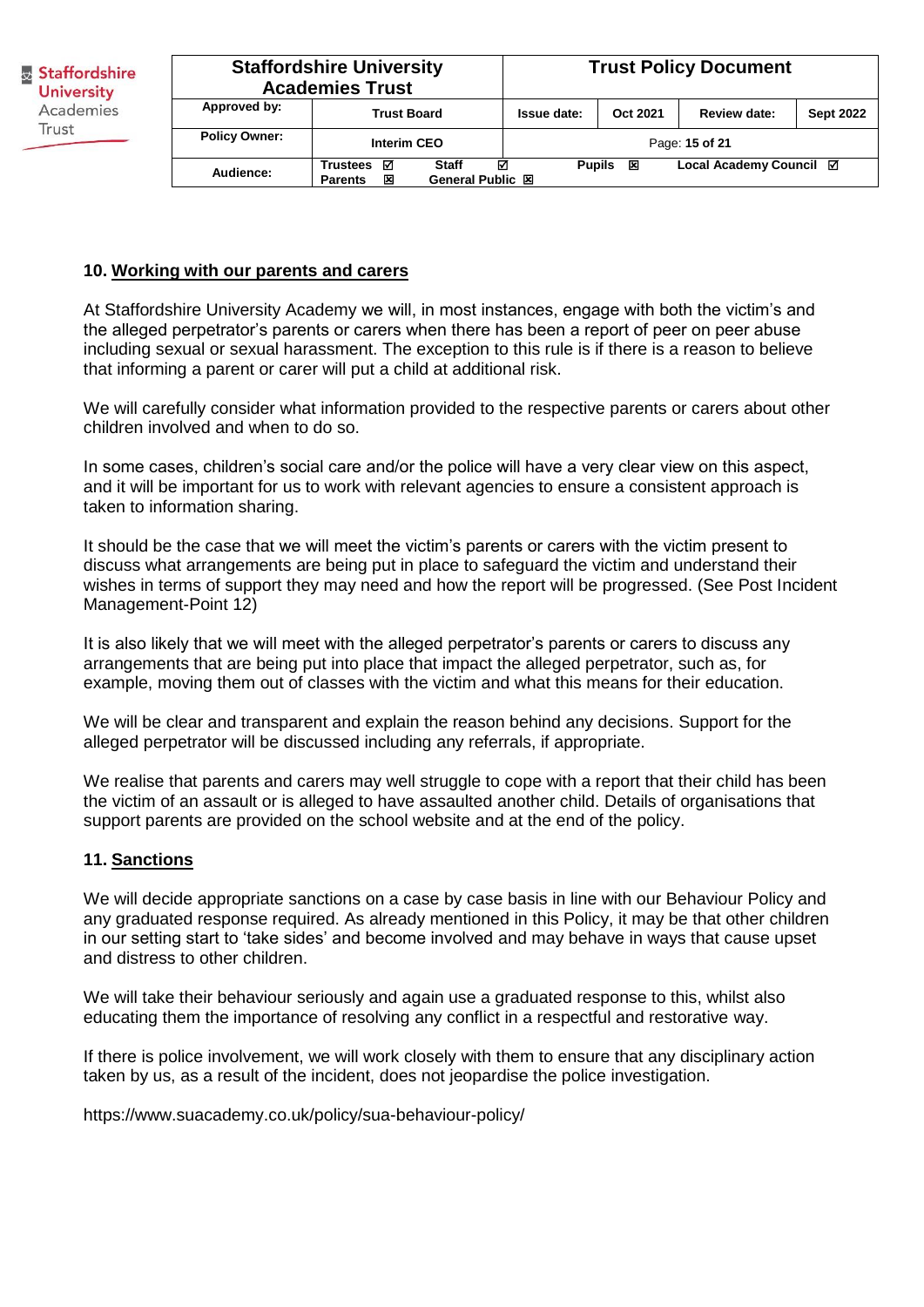| <b>Staffordshire University</b><br><b>Academies Trust</b> |                                                                                             |  |               |          | <b>Trust Policy Document</b> |                  |
|-----------------------------------------------------------|---------------------------------------------------------------------------------------------|--|---------------|----------|------------------------------|------------------|
| Approved by:                                              | <b>Trust Board</b>                                                                          |  | Issue date:   | Oct 2021 | Review date:                 | <b>Sept 2022</b> |
| <b>Policy Owner:</b>                                      | Interim CEO                                                                                 |  |               |          | Page: 16 of 21               |                  |
| Audience:                                                 | ल<br>☑<br><b>Staff</b><br><b>Trustees</b><br>又<br><b>General Public 図</b><br><b>Parents</b> |  | <b>Pupils</b> | 区        | Local Academy Council ⊠      |                  |

# **12. Post Incident Management**

It is vital that all children involved in peer on peer abuse are given appropriate and ongoing support for as long as it is required/needed. This may include referrals to other agencies/professionals outside our setting and this decision will be made in conjunction with the children, their parents/carers, and other professionals.

If there are other professionals involved, then we will liaise with those colleagues to ensure that we are working together and understand one another's role in this support.

There may be delays in any case that is being progressed through the criminal justice system. However, we will not wait for the outcome (or even the start) of a police investigation before protecting the victim, alleged perpetrator, and other children in the school and moving forward with our post incident management.

**Support planning** is vital, and it is it is imperative that following any incident the children involved continue to feel supported and receive help even if they tell us that they are coping and managing. Sometimes feelings of embarrassment, remorse, regret, or unhappiness may occur at a much later stage. We will do our best to ensure that the young people do not engage in any further harmful behaviour either towards someone else or to themselves as a way of coping (e.g. self-harm). For this reason, regular reviews with the young people following the incident(s) will happen as part of this plan.

**Referrals** may have already happened as mentioned previously in this policy, but it is important to establish which professionals continue to work with ALL children involved in this process and this is helped with robust planning

#### **Safety planning/Risk assessment**

Integral to post incident management is robust safety planning/risk assessment and this is an invaluable and necessary process. It is one of our key priorities as part of the post incident management. When looking at this process, consideration should be given to the following:

- if this is an ongoing police investigation, we will ask the police if we have any questions about the progress of the matter for example, are there any bail conditions in place or has there been a charging decision. It is key to have a central point of contact with the police for updates and progress. Where required, advice from the police will be sought to help us to manage our safeguarding responsibilities. Where bail is deemed proportionate and necessary, as above, we will work with children's social care and the police to manage any implications and safeguard our children
- the importance in ensuring that the victim can continue in their normal routine, including continuing to receive a suitable education
- the importance of the alleged perpetrator in continuing to access education and support
- do the victim and alleged perpetrator share classes
- what measures need to be put in place when children move between lessons/classes
- what measures need to be put in place for unstructured time (break and lunchtimes)
- what measures need to be put in pace for the arrival at the start of the school day and leaving at the end of the school day
- do the victim and alleged perpetrator travel to and from school using the same form of transport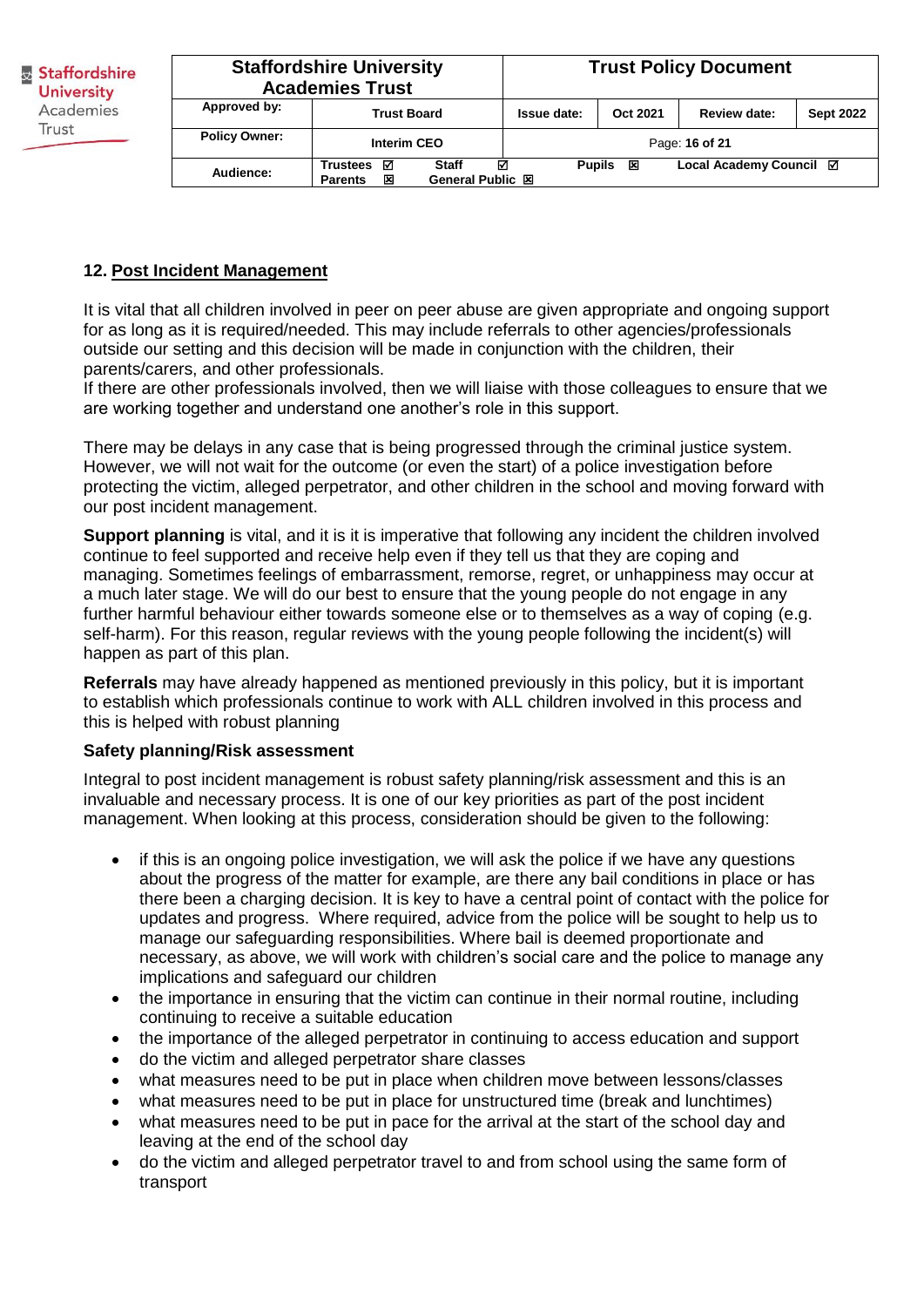| <b>Staffordshire University</b><br><b>Academies Trust</b> |                                             |                                              |               |          | <b>Trust Policy Document</b> |                  |
|-----------------------------------------------------------|---------------------------------------------|----------------------------------------------|---------------|----------|------------------------------|------------------|
| Approved by:                                              | <b>Trust Board</b>                          |                                              | Issue date:   | Oct 2021 | <b>Review date:</b>          | <b>Sept 2022</b> |
| <b>Policy Owner:</b>                                      | Interim CEO                                 |                                              |               |          | Page: 17 of 21               |                  |
| Audience:                                                 | ☑<br><b>Trustees</b><br>区<br><b>Parents</b> | ⊠<br><b>Staff</b><br><b>General Public 図</b> | <b>Pupils</b> | 区        | Local Academy Council ⊠      |                  |

- appropriate information sharing with staff in our setting in order that the plan is manageable and as successful as possible
- if it is the case that the alleged perpetrator is moved to another educational institution (for any reason), then we will ensure that the new educational institution is made aware of any ongoing support needs.

In all cases, we will record our decision making together with the rationale behind those decisions. All the above will be considered with the needs and wishes of the victim at the heart of all that we do as part of this process (supported by parents and carers as required). Our safety plan/risk assessment will be kept under review.

# **Additional support and guidance**

- [Keeping children safe in education 2021](https://assets.publishing.service.gov.uk/government/uploads/system/uploads/attachment_data/file/1007260/Keeping_children_safe_in_education_2021.pdf)
- [Working Together to Safeguard Children 2018](https://assets.publishing.service.gov.uk/government/uploads/system/uploads/attachment_data/file/942454/Working_together_to_safeguard_children_inter_agency_guidance.pdf)
- [Sexual violence and sexual harassment between children in schools and colleges](https://assets.publishing.service.gov.uk/government/uploads/system/uploads/attachment_data/file/999239/SVSH_2021.pdf)
- [Review of sexual abuse in schools and colleges](https://www.gov.uk/government/publications/review-of-sexual-abuse-in-schools-and-colleges/review-of-sexual-abuse-in-schools-and-colleges)
- [Staffsscb-Responding to Sexting Guidance](https://www.staffsscb.org.uk/wp-content/uploads/2020/12/Responding-to-Sexting-Guidance.pdf)
- [Relationships and sex education \(RSE\) and health education](https://www.gov.uk/government/publications/relationships-education-relationships-and-sex-education-rse-and-health-education)
- [Mental health and behaviour in schools 2018](https://assets.publishing.service.gov.uk/government/uploads/system/uploads/attachment_data/file/755135/Mental_health_and_behaviour_in_schools__.pdf)
- [Exclusion from maintained schools, academies, and pupil referral units](https://assets.publishing.service.gov.uk/government/uploads/system/uploads/attachment_data/file/921405/20170831_Exclusion_Stat_guidance_Web_version.pdf)
- [Children missing education](https://www.gov.uk/government/publications/children-missing-education)
- [CEOP-Safety centre](https://www.ceop.police.uk/Safety-Centre/)
- [Disrespect NoBody](https://www.disrespectnobody.co.uk/)
- [Behaviour and discipline in schools](https://www.gov.uk/government/publications/behaviour-and-discipline-in-schools)
- [UKCIS Guidance: Sharing Nudes and Semi-Nudes](https://oursaferschools.co.uk/2021/01/13/ukcis/)
- [Searching, screening and confiscation](https://assets.publishing.service.gov.uk/government/uploads/system/uploads/attachment_data/file/674416/Searching_screening_and_confiscation.pdf)
- Sharing nudes and semi-nudes: advice for education settings working with children and [young people](https://www.gov.uk/government/publications/sharing-nudes-and-semi-nudes-advice-for-education-settings-working-with-children-and-young-people/sharing-nudes-and-semi-nudes-advice-for-education-settings-working-with-children-and-young-people)
- Preventing sexual bullying
- [Preventing bullying](https://www.gov.uk/government/publications/preventing-and-tackling-bullying)
- [Cyberbullying advice](https://assets.publishing.service.gov.uk/government/uploads/system/uploads/attachment_data/file/374850/Cyberbullying_Advice_for_Headteachers_and_School_Staff_121114.pdf)
- [Equality & Human Rights Commission](https://www.equalityhumanrights.com/sites/default/files/what_equality_law_means_for_you_as_an_education_provider_schools.pdf)
- The NSPCC email [help@nspcc.org.uk](mailto:help@nspcc.org.uk)
- Specialist Sexual Violence Rape Crisis
- The UK safer internet centre email at [helpline@saferinternet.org.uk](mailto:helpline@saferinternet.org.uk)
- [Internet Watch Foundation](https://www.iwf.org.uk/)
- **UK Council for Child Internet Safety (UKCCIS)**
- [Think u know](https://www.thinkuknow.co.uk/)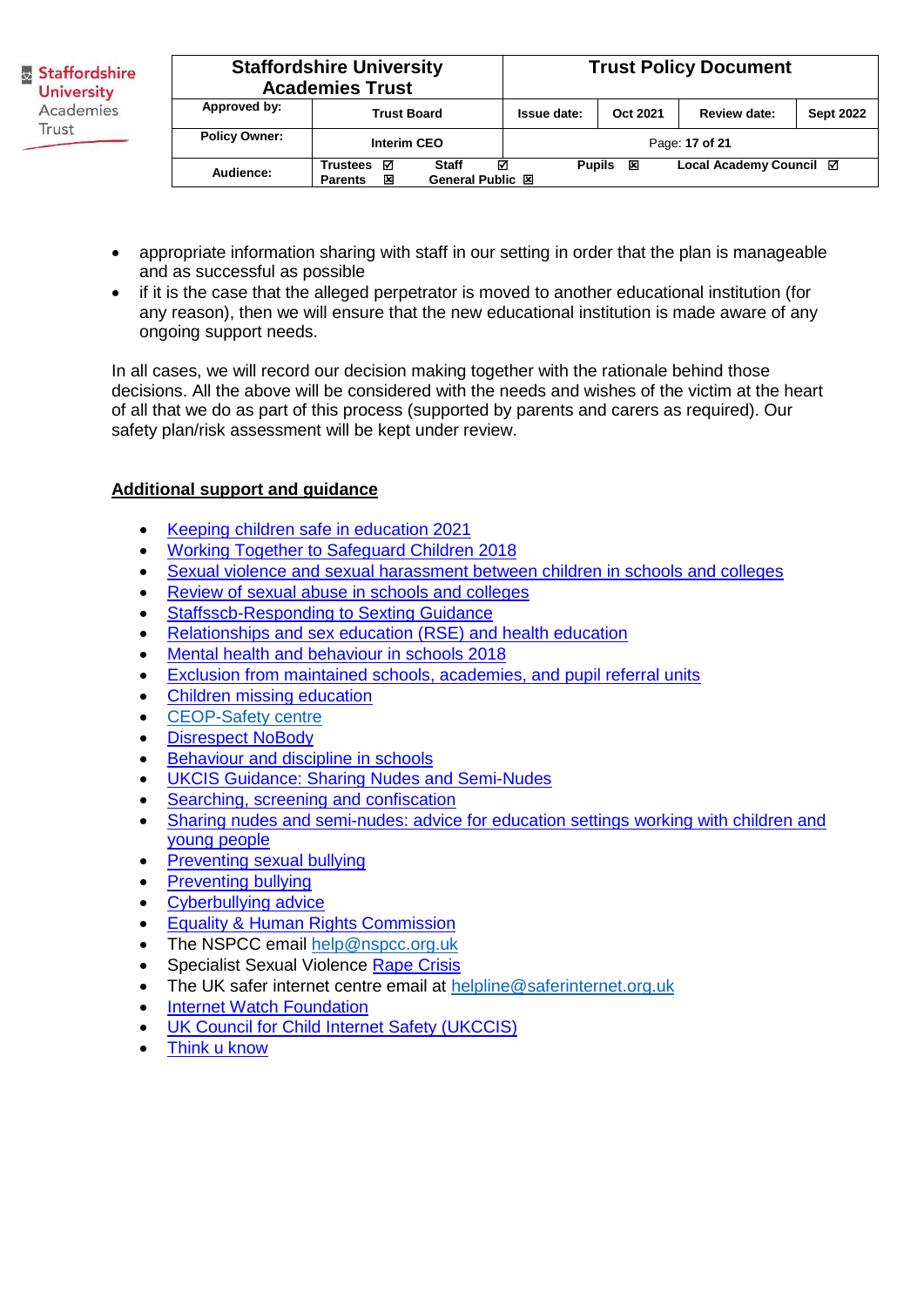| <b>Staffordshire University</b><br><b>Academies Trust</b> |                                                                                      |  |             |                    | <b>Trust Policy Document</b> |                  |
|-----------------------------------------------------------|--------------------------------------------------------------------------------------|--|-------------|--------------------|------------------------------|------------------|
| Approved by:                                              | <b>Trust Board</b>                                                                   |  | Issue date: | Oct 2021           | Review date:                 | <b>Sept 2022</b> |
| <b>Policy Owner:</b>                                      | <b>Interim CEO</b>                                                                   |  |             |                    | Page: 18 of 21               |                  |
| Audience:                                                 | ☑<br>⊽<br><b>Staff</b><br>Trustees<br><b>General Public 図</b><br>図<br><b>Parents</b> |  |             | 区<br><b>Pupils</b> | Local Academy Council ⊠      |                  |

# **ANNEX A**

# **Risk Assessment/Safety planning guidance**

| <b>Basic information</b>                |  |
|-----------------------------------------|--|
| Referrer Name and role                  |  |
| Referrer Contact details (email address |  |
| and phone number)                       |  |
| Name of school(s) for victim(s)         |  |
| Name of school(s) for child/ren alleged |  |
| to have caused harm                     |  |
| Did incident occur on school premises?  |  |
| If not, where did the incident occur?   |  |
| Date for risk assessment/safety plan    |  |
| review                                  |  |
|                                         |  |

| <b>CONSIDERATIONS</b>                                                                                                                                                                        | <b>RISK (CONSIDER</b><br><b>VICTIM, CHILD</b><br>ALLEGED TO HAVE<br><b>CAUSED HARM,</b><br><b>OTHER PUPILS</b><br><b>AND STAFF)</b> | <b>RISK</b><br><b>LEVEL</b><br>(HIGH,<br><b>MEDIUM</b><br>OR LOW) | <b>ACTIONS TO</b><br><b>REDUCE RISK</b> | <b>REVISED</b><br><b>RISK</b><br><b>LEVEL</b><br>(HIGH,<br><b>MEDIUM</b><br>OR LOW) |
|----------------------------------------------------------------------------------------------------------------------------------------------------------------------------------------------|-------------------------------------------------------------------------------------------------------------------------------------|-------------------------------------------------------------------|-----------------------------------------|-------------------------------------------------------------------------------------|
| • What is the incident?<br>• Who was involved?<br>• Where did it happen                                                                                                                      |                                                                                                                                     |                                                                   |                                         |                                                                                     |
| • Does this incident<br>constitute a crime?<br>Assault, sexual<br>assault, rape, sharing<br>of indecent images of<br>children, etc. etc. As<br>such has this been<br>referred to the police? |                                                                                                                                     |                                                                   |                                         |                                                                                     |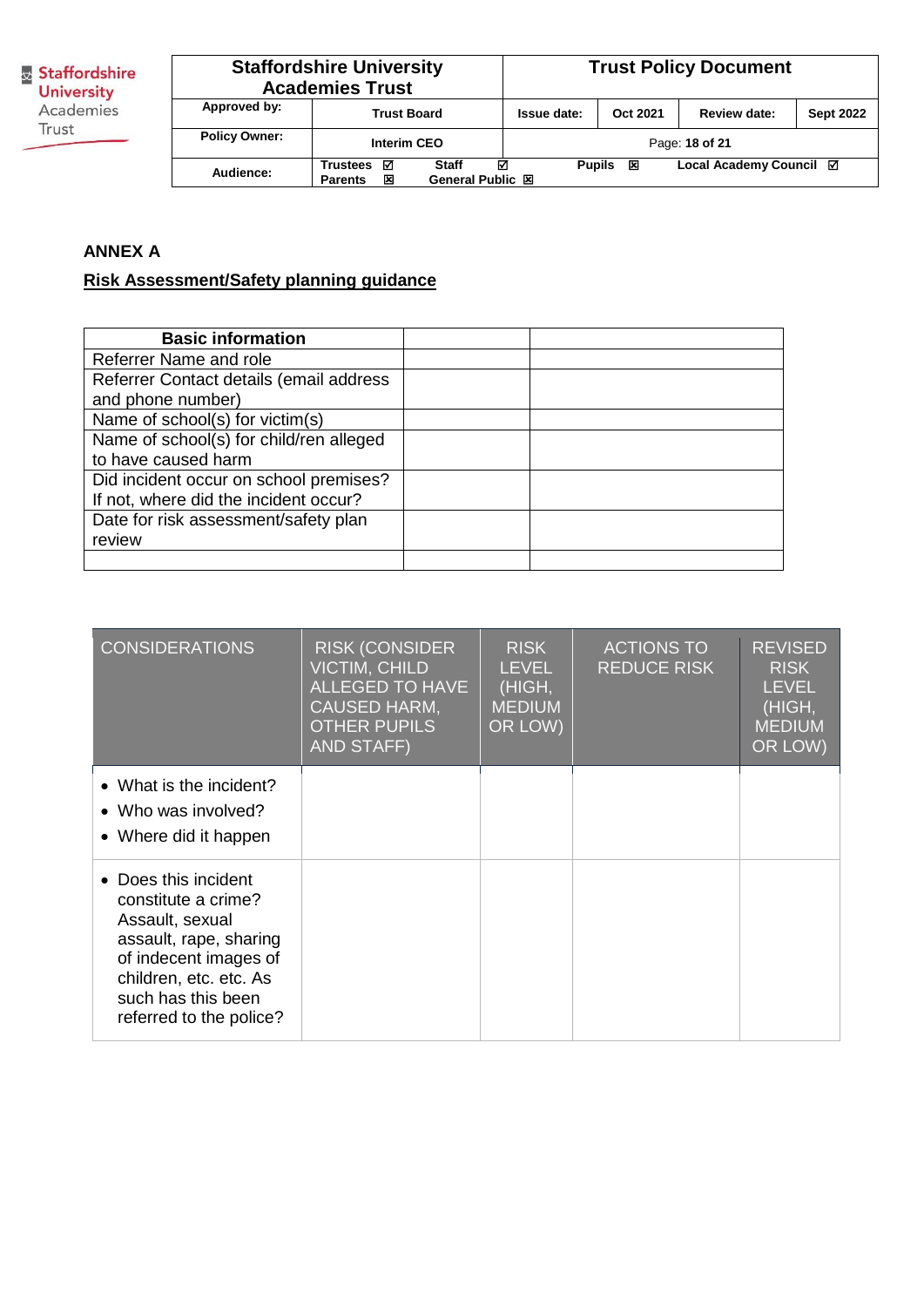**Busism Staffordshire**<br> **University**<br>
Academies Trust

| <b>Staffordshire University</b><br><b>Academies Trust</b> |                                                                                             |  |             |                    | <b>Trust Policy Document</b> |                  |
|-----------------------------------------------------------|---------------------------------------------------------------------------------------------|--|-------------|--------------------|------------------------------|------------------|
| Approved by:                                              | <b>Trust Board</b>                                                                          |  | Issue date: | Oct 2021           | <b>Review date:</b>          | <b>Sept 2022</b> |
| <b>Policy Owner:</b>                                      | <b>Interim CEO</b>                                                                          |  |             |                    | Page: 19 of 21               |                  |
| Audience:                                                 | ☑<br>☑<br><b>Staff</b><br><b>Trustees</b><br>図<br><b>General Public 図</b><br><b>Parents</b> |  |             | <b>Pupils</b><br>区 | Local Academy Council ⊠      |                  |

| <b>CONSIDERATIONS</b>                                                                                                                                                                     | <b>RISK (CONSIDER</b><br><b>VICTIM, CHILD</b><br><b>ALLEGED TO HAVE</b><br>CAUSED HARM,<br><b>OTHER PUPILS</b><br><b>AND STAFF)</b> | <b>RISK</b><br><b>LEVEL</b><br>(HIGH,<br><b>MEDIUM</b><br>OR LOW) | <b>ACTIONS TO</b><br><b>REDUCE RISK</b> | <b>REVISED</b><br><b>RISK</b><br><b>LEVEL</b><br>(HIGH,<br><b>MEDIUM</b><br>OR LOW) |
|-------------------------------------------------------------------------------------------------------------------------------------------------------------------------------------------|-------------------------------------------------------------------------------------------------------------------------------------|-------------------------------------------------------------------|-----------------------------------------|-------------------------------------------------------------------------------------|
| • Is it necessary to limit<br>contact between the<br>children involved?<br>Refer to KCSiE and<br>DFE guidance on<br>sexual harassment<br>and sexual violence in<br>schools and colleges.  |                                                                                                                                     |                                                                   |                                         |                                                                                     |
| • Is there an actual or<br>perceived threat from<br>the child alleged to<br>have caused harm to<br>the victim and/or<br>others?                                                           |                                                                                                                                     |                                                                   |                                         |                                                                                     |
| • Is either the victim or<br>the child alleged to<br>have caused harm at<br>risk of physical harm<br>because of this<br>incident (for example,<br>bullying or 'retribution'<br>by peers)? |                                                                                                                                     |                                                                   |                                         |                                                                                     |
| • Do they share any<br>classes/lessons?                                                                                                                                                   |                                                                                                                                     |                                                                   |                                         |                                                                                     |
| • Do they share break<br>times?<br>• Do they share<br>peer/friendship<br>groups?                                                                                                          |                                                                                                                                     |                                                                   |                                         |                                                                                     |
| • Do they share<br>transport to/from<br>school?                                                                                                                                           |                                                                                                                                     |                                                                   |                                         |                                                                                     |